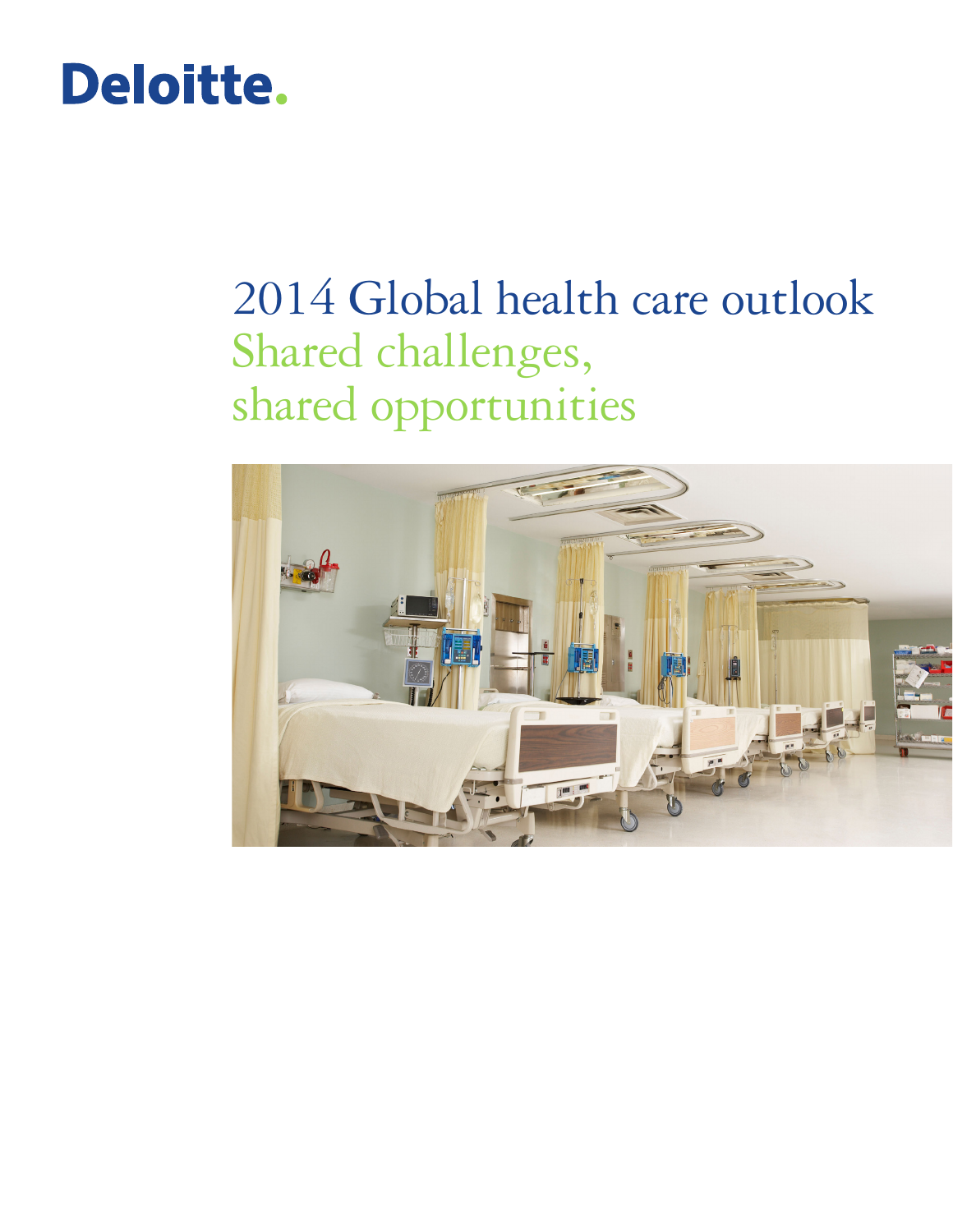# **Contents**

| <b>Overview and outlook</b>                  | 1              |
|----------------------------------------------|----------------|
| Global health care sector top issues in 2014 | 3              |
| Aging population and chronic diseases        | $\overline{3}$ |
| Cost and quality                             | $\overline{4}$ |
| Access to care                               | $\overline{4}$ |
| Technology                                   | 7              |
| <b>Stakeholder considerations</b>            | 8              |
| <b>Market updates</b>                        | 10             |
| Americas                                     | 10             |
| Europe, Middle East, Africa (EMEA)           | 13             |
| Asia                                         | 18             |
| <b>Contacts</b>                              | 24             |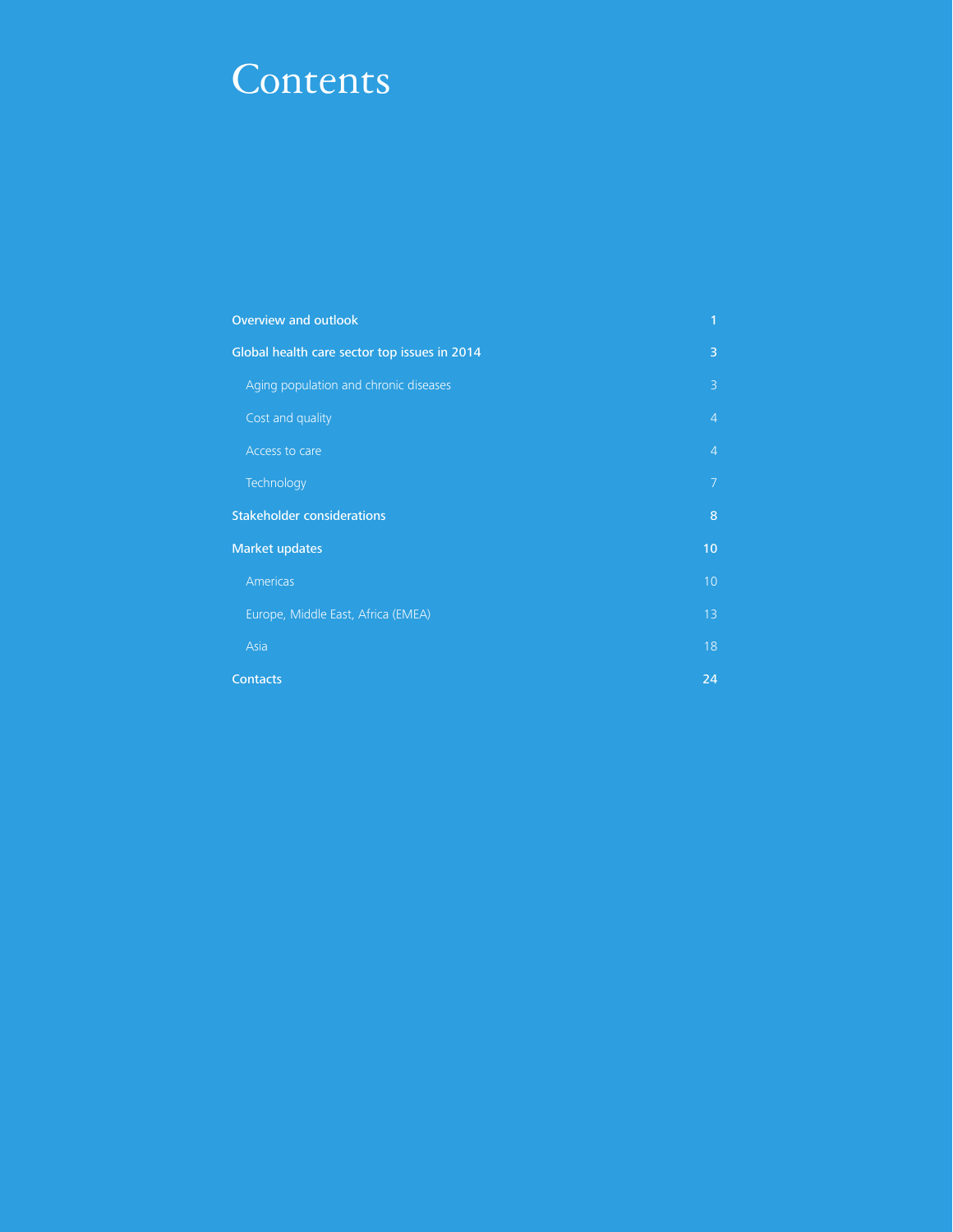# Overview and outlook

The global health care industry is going through a period of "glocalization," a term that combines the words "globalization" and "localization" to describe the adaptation of global products or services to accommodate the needs of people in a specific locale. Typically associated with efforts by large consumer companies to boost sales by tailoring their products and menus to appeal to local tastes, glocalization also applies to health care: Industry issues are global, even if care is usually delivered locally. And while the effects of these issues are influenced by local factors, many challenges are shared around the world to varying degrees, as are the opportunities to innovate to solve them.

Total global health spending was expected to rise by 2.6 percent in 2013 before accelerating to an average of 5.3 percent a year over the next four years (2014-2017).<sup>1</sup> This growth will place enormous pressure on governments, health care delivery systems, insurers, and consumers in both developed and emerging markets to deal with issues such as an aging population, the rising prevalence of numerous chronic diseases, soaring costs, uneven quality, imbalanced access to care due to workforce shortages, infrastructure limitations and patient locations, and disruptive technologies.

Across the globe there have never been more health care challenges than there are today. However, these challenges can push stakeholders to innovate in new and exciting ways and to generate scientific, medical, and care delivery breakthroughs that can improve the health of people worldwide. This 2014 global health care outlook examines the current state of the sector, describes the top issues facing stakeholders, provides a snapshot of activity in a number of geographic markets, and suggests considerations for 2014 and beyond.

#### **Sector overview**

Health care, among both providers and payers in public and private settings, is a very costly industry sector. The Economist Intelligence Unit (EIU) estimates that global health care spending as a percentage of Gross Domestic Product (GDP) will average 10.5 percent in 2014 (unchanged from 2013), with regional percentages of 17.4 percent in North America, 10.7 percent in Western Europe, 8.0 percent in Latin America, 6.6 percent in Asia/ Australasia, and 6.4 percent in the Middle East/Africa.<sup>2</sup> Among developed nations, health is the second-largest

category of government spending, after social protection (social assistance, health/unemployment insurance).3

Most of the countries across the globe are facing a formidable challenge to manage the rapidly increasing cost of health care. Although spending rose by just an estimated 1.9 percent in 2012, it is expected to pick up again, with total spending rising by 2.6 percent in nominal terms in 2013 and by an annual average of 5.3 percent until 2017.4 Given population growth, this means that spending per head is anticipated to rise by an average of 4.4 percent a year from 2014-2017.

Life expectancy is projected to increase from an estimated 72.6 years in 2012 to 73.7 years by 2017, bringing the number of people over age 65 to around 560 million worldwide, or more than 10 percent of the total global population. In Western Europe the proportion will hit 20 percent; in Japan, 27 percent. The aging population will create additional demand for health care services in 2014 and beyond.5 Concurrently, the number of high-income households (those earning over \$25,000 a year) is expected to increase by about 10 percent, to over 500 million, with over one-half of that growth coming from Asia.<sup>6</sup> Governments in many emerging markets are taking note of this economic growth and planning to roll out public health care services to meet consumers' rising expectations.

With aging populations, an increase in those inflicted with chronic ailments that require more health care spending, government initiatives to increase the access to care in both industrialized and emerging markets, and treatment advancements expected to drive sector expansion, pressure to reduce health care costs remains and is escalating. Heavy government debts and constraints on tax revenue, combined with the pressures of aging populations, are forcing health payers to make difficult decisions on benefit levels. Europe remains under particular pressure, and not just in those countries most impacted by the regional economic crisis. After forcing through painful cuts to drug prices, wages and staffing levels, some governments are now using the crisis as a chance to push through broader reforms to health care funding or provision. The hope is that these reforms may make health care systems more sustainable in the future.

<sup>1</sup> *World Healthcare Outlook,* Economist Intelligence Unit, August 14, 2013. Total spending is for the 60 markets that EIU covers.

<sup>2</sup> *World Healthcare Outlook,* Economist Intelligence Unit, August 14, 2013

Health expenditure, total (% of GDP) data, World Bank

<sup>4</sup> *World Healthcare Outlook,* Economist Intelligence Unit, August 14, 2013

<sup>5</sup> Ibid <sup>6</sup> Ibid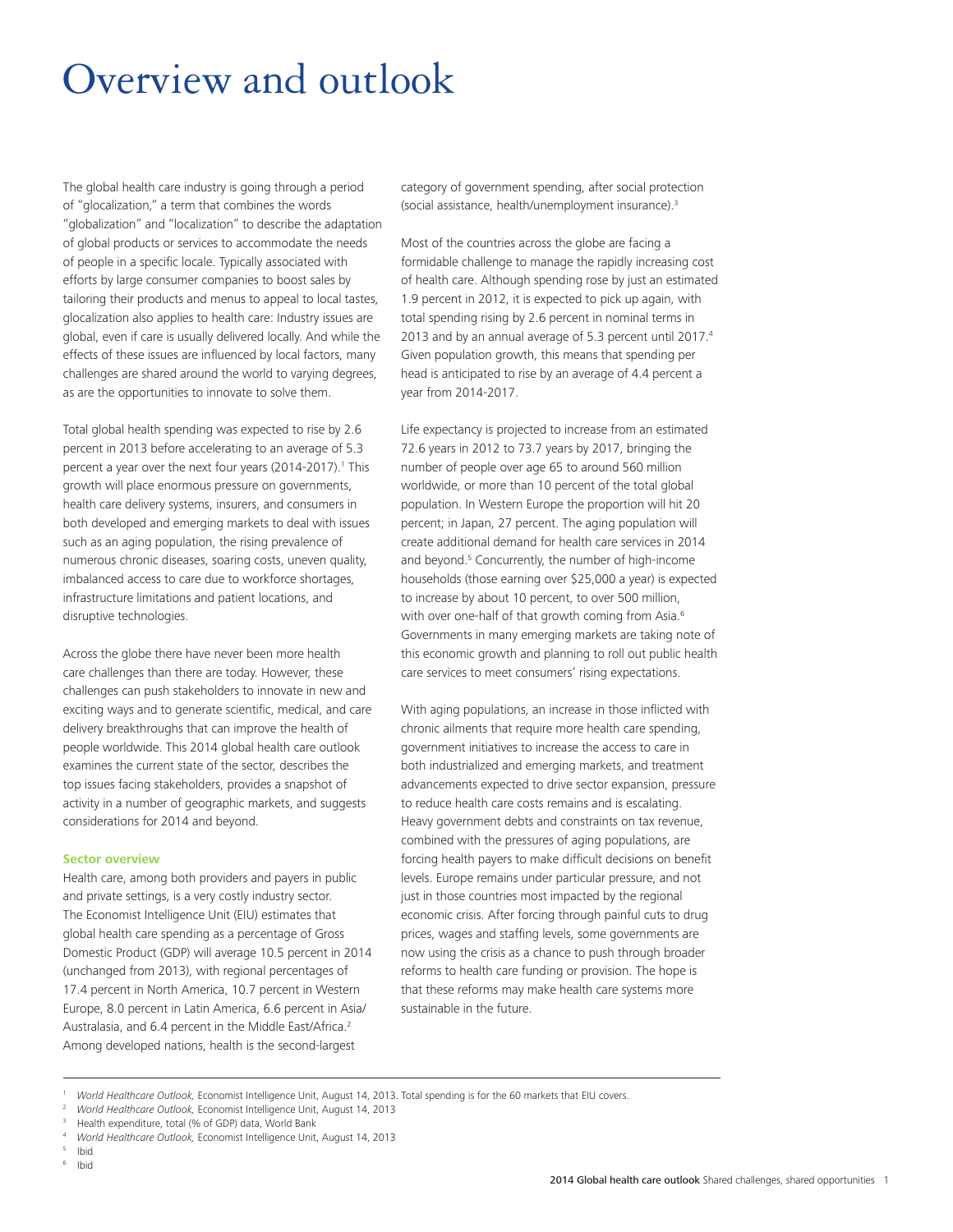#### **Outlook**

2014 looks to be a positive but challenging year for the global health care sector; one in which many historic business models and operating processes will no longer suffice amid rising demand, continued cost pressures, lack of or inadequate care facilities, and rapidly evolving market conditions. The United States likely will be dominated by the Affordable Care Act (ACA) implementation and consolidation; many European health systems are expected to be hampered by monetary/recession issues; and workforce shortages and access issues remain problematic around the globe. Changing governments could influence health care in both positive and negative ways; emerging market growth is likely to offset slower growth in North America and Western Europe; numerous digital and ehealth/data initiatives are gaining critical mass; and many developed countries are encouraging best-practice models, improved productivity and efficiencies, as well as skilled labor-minimizing strategies.

The outlook for global health care sector growth over the next few years is generally positive. Emerging markets including China, India, Indonesia, Russia, and Mexico are expected to see spending increase quickly over the next five years, due to population growth, increasing consumer wealth, and government programs to expand access to health care.<sup>7</sup>

From a regional perspective, health care spending in North America is set to rise by an annual average of 4.4 percent from 2013-2017. Growth will be driven partly by the expanded access to health insurance coverage in the U.S. through the ACA and Medicaid. However, there continue to be stumbling blocks with ACA implementation, including the troubled rollout of the federally operated health insurance exchange. Latin American health care spending is expected to rise by an annual average of 6.8 percent from 2013-2017. The fastest spending growth will be in Mexico, at more than 10 percent a year, with Brazil at 6.8 percent.<sup>8</sup>

The specter of further economic woes and subsequent costcutting measures in Western Europe is expected to slow annual average growth in health care spending to just two percent from 2013-2017, despite the pressures of aging

populations and chronic diseases. Although economic conditions within the European Union (EU) appear to be stabilizing, the pressing need for continuing debt reduction in some southern European nations may lead to further reductions in public spending in some of these markets. Most affected may be Portugal, where health spending is unlikely to start recovering until 2017, but Greece and Spain may also have to wait until at least 2016. All three countries have seen public protests over the effects of government cuts.9

The Asia-Pacific region's health care spending is expected to grow at a rate of 7.1 percent from 2013-2017,<sup>10</sup> as the rollout of public health care systems, growing consumer wealth, and lifestyle changes continue to boost demand. India has expanded its primary care policy priority and is expected to increase spending at an average rate of 17 percent a year, followed by China at over 14 percent a year. Indonesia, Thailand, the Philippines, and Malaysia are also likely to see double-digit annual growth as they expand their health insurance systems. In Japan, health care spending is expected to further increase due to its rapidly aging society.

The fastest-growing region in the coming years could be the Middle East and Africa, where spending is expected to rise by an average of 10 percent annually.<sup>11</sup> A key driver may be population growth, which will combine with government efforts to expand access to care. South Africa's spending growth is expected to be slower, at 5.6 percent, even in light of the government's efforts to introduce universal health care.

The concept of glocalization — thinking globally but acting locally — will move to the forefront in 2014 and beyond. In the face of change and innovation, the ability to reach into global jurisdictions to learn and mitigate the risk of local change will be invaluable. Conversely, trying to apply global solutions to local markets without factoring in local dynamics could be disastrous.

The health care sector's growth prospects are being shaped by a number of glocalized marketplace and enterprise issues that present both challenges and opportunities. Read on to learn more about these issues, suggested considerations for stakeholders, and activity in specific geographic markets.

<sup>7</sup> Ibid

<sup>8</sup> Ibid

<sup>9</sup> Ibid

<sup>10</sup> Ibid

<sup>11</sup> *World Healthcare Outlook,* Economist Intelligence Unit, August 14, 2013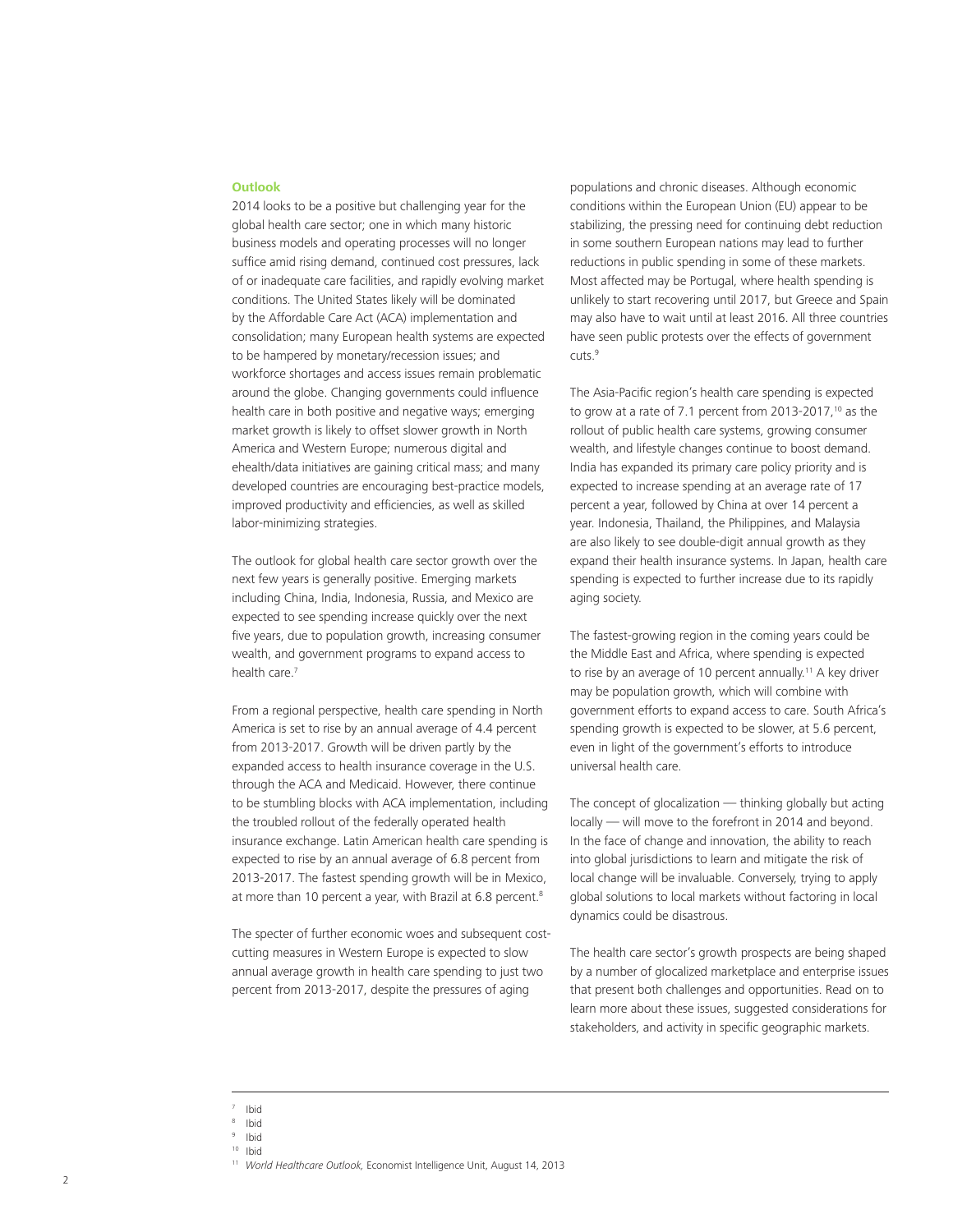# Global health care sector top issues in 2014

There are four major issues that governments, health care providers, payers, and consumers face in 2014: aging population and chronic diseases; cost and quality; access to care; and technology. As evidence of the trend towards glocalization, many of the challenges and opportunities emanating from each of these issues can be both global and market-specific.

#### **1. Aging population and chronic diseases**

The shared, long-term trends of an aging population and an increase in people inflicted with chronic diseases are expected to drive demand for health care services in both developed and emerging economies in 2014 and beyond.

Aging populations and increasing life expectancies are anticipated to place a huge burden on the health care system in markets such as Western Europe, Japan, and — surprisingly — China, where it is expected to combine with a sharp decline in the number of young people. (China's decline may be related to the impact of family size policies.)<sup>12</sup> The global population age 60 or above has tripled over the last 50 years and is expected to more than triple again over the next half-century, to reach nearly two billion in 2050 (Figure 1).<sup>13</sup>

#### Figure 1: World population over 60 (in millions)<sup>14</sup>



Source: DTTL Global Life Sciences and Health Care Industry Group analysis of United Nations data statistics

Europe currently has the world's highest proportion of older individuals and is projected to retain that distinction for at least the next 50 years: About 37 percent of the European population is projected to be 60 or over in 2050. In contrast, only 10 percent of Africa's population is projected to be over 60 in 2050. The current growth rate of the older population, at 1.9 percent, is significantly higher than that of the total population at 1.2 percent, and the spread between the two rates is expected to become even larger as the baby-boom generation starts reaching older ages in several parts of the world.<sup>15</sup> Mexico has a young population — nearly 30 percent were 14 years old or younger in 2011; however, by 2017 about 7.5 percent will be 65 or older, placing a greater strain on public health care services and boosting spending on chronic, age-related diseases.16

Another shared demographic trend creating increased health care demand is the spread of chronic diseases heart disease, stroke, cancer, chronic respiratory diseases, diabetes, and mental illness, among others — which is attributable to the aging population, more sedentary lifestyles, diet changes, and rising obesity levels, as well as improved diagnostics.

Chronic diseases are, by far, the leading cause of mortality in the world, representing 63 percent of all deaths.17 Cancer and heart disease are becoming major killers, even in emerging markets. Africa, the Middle East, Asia, and Latin America are experiencing epidemics in diabetes and cardiovascular illnesses. China, with 92 million diabetics, has overtaken India (80 million) as the world leader in diabetes cases, according to International Diabetes Federation.18 The cost of treatment for diabetes and other chronic diseases — which may be out of reach for many consumers, especially in emerging markets — is expected to compel a more intense focus on disease education and prevention by governments and health care practitioners while life sciences companies continue to develop innovative new medicines to address many of these diseases.19

- 
- <sup>13</sup> UN Data Statistics: http://data.un.org/Data.aspx?d=PopDiv&f=variableID%3a22<br><sup>14</sup> UN Data Statistics: http://data.un.org/Data.aspx?d=PopDiv&f=variableID%3a22<br><sup>15</sup> UN Publications: http://www.un.org/esa/population/publi
- <sup>16</sup> *Healthcare Briefings & Forecast: Mexico: Healthcare Report,* Economist Intelligence Unit, July 17, 2013
- <sup>17</sup> WHO Database: http://www.who.int/topics/chronic\_diseases/en/ 18 http://www.idf.org/press-releases/idf-press-statement-china-study
- 
- <sup>19</sup> Global Life Sciences Outlook: Resilience and reinvention in a changing marketplace, 2013, Deloitte Touche Tohmatsu Limited

<sup>&</sup>lt;sup>12</sup> Global life sciences outlook: Resilience and reinvention in a changing marketplace, Deloitte Touche Tohmatsu Limited, 2013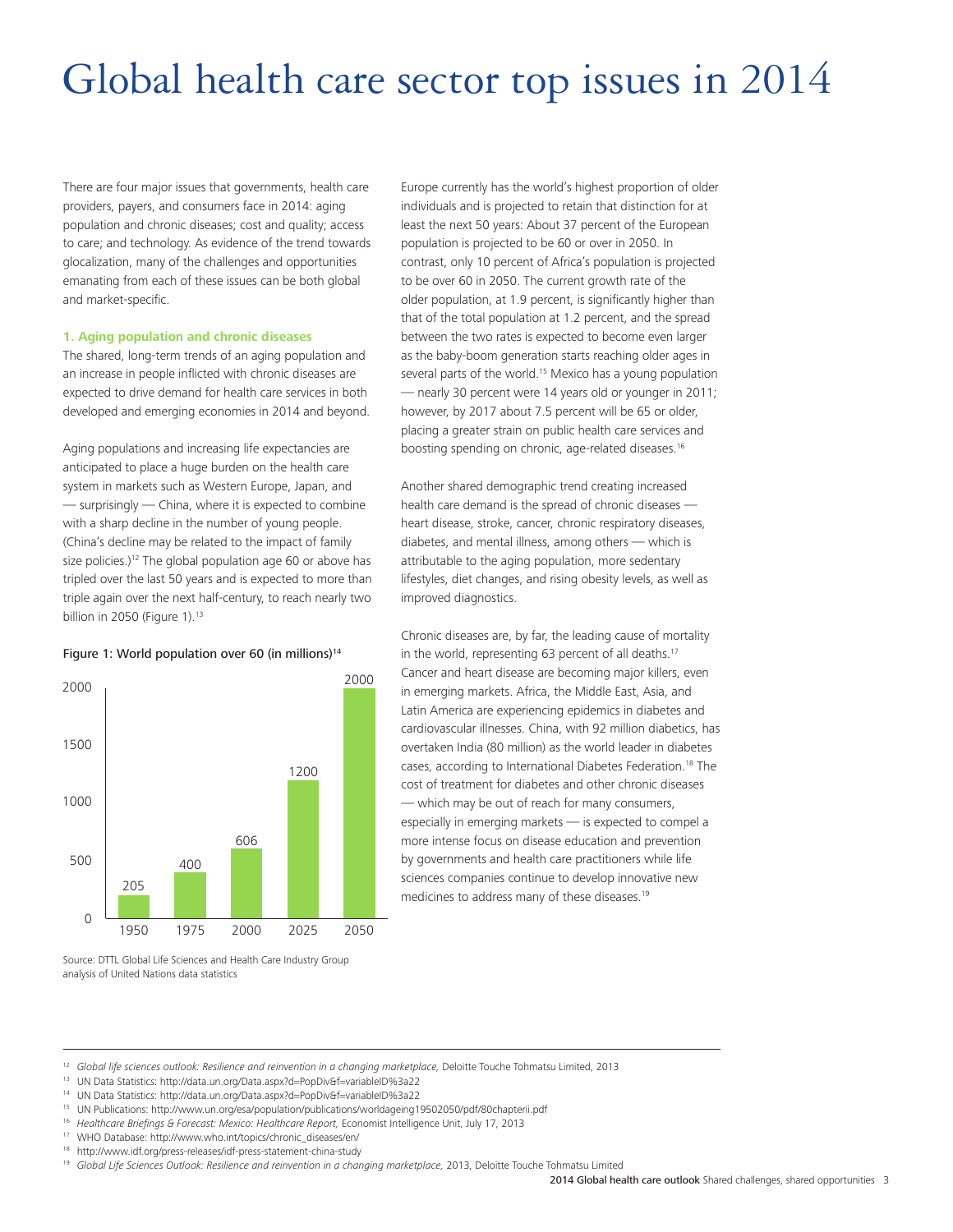#### **2. Cost and quality**

A 2013 survey conducted in 11 countries by The Commonwealth Fund found that the United States spends \$8,508 per person on health care, nearly \$3,000 more per person than Norway, the second-highest spender.<sup>20</sup> Health care costs in the U.S. are expected to rise an average of 4.4 percent a year in 2013-2017.<sup>21</sup>

The U.S. may be an outlier in terms of health care cost and affordability, but whether that country is spending nearly 18 percent GDP on health care or recession-riddled Europe is spending 10 percent, public and private funding systems are economically stressed — across the globe rising costs are unaffordable and unsustainable. Health care cost increases can be attributed to numerous factors, such as:

- Health care industry consolidation, particularly in the U.S., has increased more than 50 percent since 2009—activity that is expected to continue through 2014. According to a recent report, hospital mergers can lead to price increases of up to 20.3 percent. These price increases are especially acute in markets with one dominant health care system.22
- Prolonged hospital stays are a driver of higher health care expenditures in developed countries.
- Until recently, widespread adoption and use of generic medicines helped dampen overall medical inflation, but the rise of expensive complex biologics will nudge spending trends upward. Approvals of new biologics now outpace traditional therapies, and that pattern is expected to continue in 2014 as research efforts target complex cases such as cancer.
- Overuse of medical services can contribute to wasteful spending, with some estimates attributing as much as 30 percent of U.S. health care spending to overuse.<sup>23</sup>

High health care costs are adversely impacting patients as well as providers and insurers. The Commonwealth Fund survey revealed that 23 percent of U.S. adults, 13 percent of adults in France, and lower percentages in other countries either had serious problems paying medical bills or were unable to pay them. Roughly 40 percent of both insured and uninsured U.S. survey respondents spent \$1,000 or more on medical out-of-pocket costs during the previous year, not counting insurance premiums.<sup>24</sup>

Unfortunately, higher costs do not necessarily correlate to better results or higher-quality care, even in developed countries. Sometimes, a bigger danger to patients is not their disease but the hospitals that treat them. Every year in the United States, for example, 1.7 million patients develop infections while in the hospital, and 99,000 die as a result. These hospital-acquired infections add \$30 billion to the nation's annual health-care bill — and many are preventable.25 In addition, over-prescribing of drugs is resulting in increased side effects for over-dosage of medicines — the U.S. Centers for Disease Control & Prevention reported in 2004 that 14 million patients misused their medications and more than 20,000 cases a year result in an unintentional death.26

#### **3. Access to care**

Improving health care access is a major goal of governments around the world, and a centerpiece of many reform efforts. In the United States, for example, the Congressional Budget Office (CBO) has estimated that, by 2020, approximately 24 million people will purchase coverage through the new federal and state health insurance exchanges<sup>27</sup> established by the ACA  $-$  a substantial addition to the market. To expand citizens' access to medicine in India, the government in 2012 allocated \$5.4 billion under a policy to provide free generic drugs/products for patients in government hospitals and rural clinics.28

<sup>&</sup>lt;sup>20</sup> "Access, Affordability, and Insurance complexity Are Often Worse in the United States Compared to 10 Other Countries," The Commonwealth Fund, November 13, 2013, http://www.commonwealthfund.org/Publications/In-the-Literature/2013/Nov/Access-Affordability-and-Insurance.aspx

<sup>&</sup>lt;sup>21</sup> Healthcare Briefing & Forecasts: United States of America: Healthcare and Pharmaceuticals Report, Economist Intelligence Unit, June 21, 2013

<sup>22</sup> http://www.bizjournals.com/triad/news/2013/06/18/health-care-cost-increases-expected-to.html

<sup>&</sup>lt;sup>23</sup> Science Daily: http://www.sciencedaily.com/releases/2012/01/120123163354.htm, Urban, Worst pills, nhmrc <sup>24</sup> Ibid<br><sup>25</sup> "10 Ways to Cut Health-Care Costs Right Now," Bloomberg Business Week, November 2009

<sup>26</sup> Science Daily, Urban, Worst pills, nhmrc, Businessweek: http://www.businessweek.com/debateroom/archives/2008/06/prescription\_drug\_abuse\_ blame\_doctors.html

<sup>27</sup> Congressional Budget Office Projections. Health Insurance Exchanges: CBO's May 2013 Baseline. http://www.cbo.gov/sites/default/files/cbofiles/ attachments/44190\_EffectsAffordableCareActHealthInsuranceCoverage\_2.pdf. As cited in Will they come? Consumers and health insurance

exchanges: Awareness, preferences, and concerns, Deloitte Center for Health Solutions, 2013.<br><sup>28</sup> Reuters. http://www.reuters.com/article/2012/07/04/us-india-drugs-idUSBRE8630PW20120704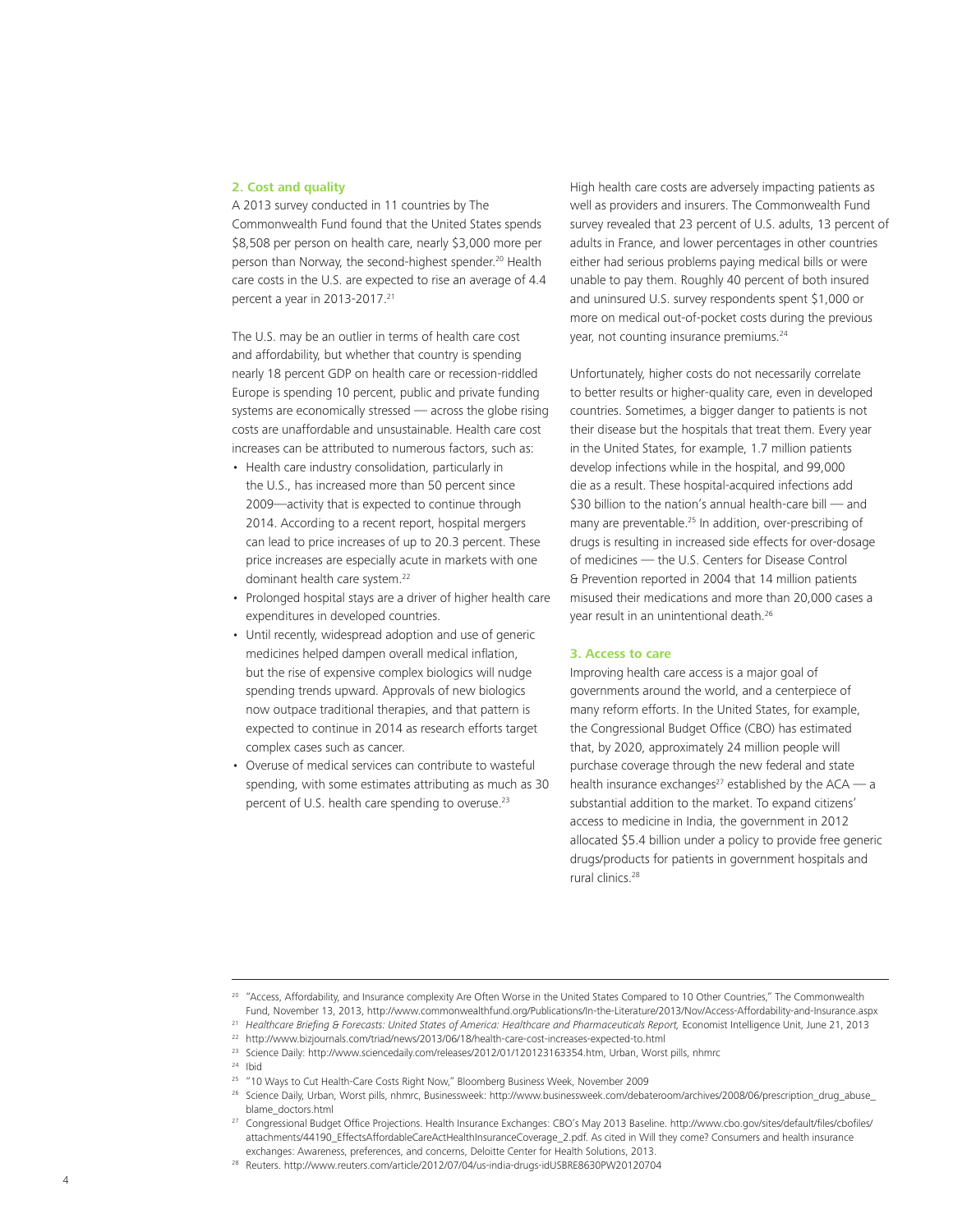

Figure 2: Doctors per 1,000 population vs. world population

Source: DTTL Global Life Sciences and Health Care Industry Group analysis of Economist Intelligence Unit database

While facilitating increased health care access is an important and worthy endeavor, more people in the system means more demand for services that numerous health care systems are unable to accommodate due to workforce shortages, patient locations, and infrastructure limitations, in addition to the cost issues identified earlier.

Many countries across the globe are facing a challenge to meet their required number of health care workers, a shortage that directly affects the quality of care. Globally, the number of doctors per 1,000 population is expected to remain virtually the same between 2012 and 2015 (Figure 2).29

More than one billion people worldwide lack access to a health care system,<sup>30</sup> both for caregivers and facilities. The United Kingdom, for example, had an estimated shortage of 40,000 nurses in 2012, and has a shortage of other health care professionals, including general practitioners (GPs). According to a European commission, there will be a shortage of 230,000 physicians across the continent in the near future.<sup>31</sup> The number of caregivers in 36 countries in Africa is inadequate to deliver even the most basic immunization and maternal health services. Rapid economic development across Asia has led to hugely increased access to health care, yet coverage across the region remains uneven. Developed Asian countries such as Singapore,

South Korea, Japan, and Taiwan offer world-class health systems while poorer neighbors such as Indonesia, Vietnam, and India struggle to provide even the most basic coverage. And, like many countries, China is lacking millions of nursing home employees to care for its growing elderly population.<sup>32</sup>

Uneven distribution of caregivers is also a problem. The physician and mid-level caregiver supply is increasing significantly in the U.S., due to increased enrollment in existing medical schools and the opening of about a dozen new medical schools. From 1970 to 2010 the U.S. physician-to-population ratio increased by 98 percent (from 161 per 100,000 to 319 per 100,000).<sup>33</sup> At the same time, India, Nigeria, and Pakistan have critical health workforce shortages but also are in the top 25 countries for the number of their doctors and nurses that are migrating to other countries. More than 50 percent of foreign-born doctors and 40 percent of foreign-born nurses in the U.S. are from Asia.<sup>34</sup> Numerous countries in the Middle East have a significant shortage of local talent; numbers indicate dominance of the expat communities in both the nursing and physician functions. South Africa's caregiver shortage is so acute that the government has been pursuing bilateral and multilateral agreements aimed at discouraging destination countries from "poaching" key health care workers.35

- <sup>31</sup> China Daily: http://usa.chinadaily.com.cn/china/2012-10/23/content\_15837603.htm, WHO, CNBC
- <sup>32</sup> Ibid

- 34 China Daily, Africa portal, Migration Information: http://www.migrationinformation.org/usfocus/display.cfm?ID=
- <sup>35</sup> South Africa: Healthcare and Pharmaceuticals Report, Economist Intelligence Unit, March 25, 2013

Economic Intelligence Unit Database, Losing Ground: Physician Income, CNN Health, World Bank

<sup>30</sup> Global Issues: http://www.globalissues.org/issue/587/health-issues, Losing Ground: Physician Income, CNN Health, World Bank

<sup>&</sup>lt;sup>33</sup> Derek R. Smart, *Physician Characteristics and Distribution in the US*, 2012 Edition (American Medical Association, 2012), as cited in "Physician Supply and the Affordable Care Act," Congressional Research Service, January 15, 2013. http://op.bna.com/hl.nsf/id/myon-93zpre/\$File/crsdoctor.pdf. Accessed January 6, 2014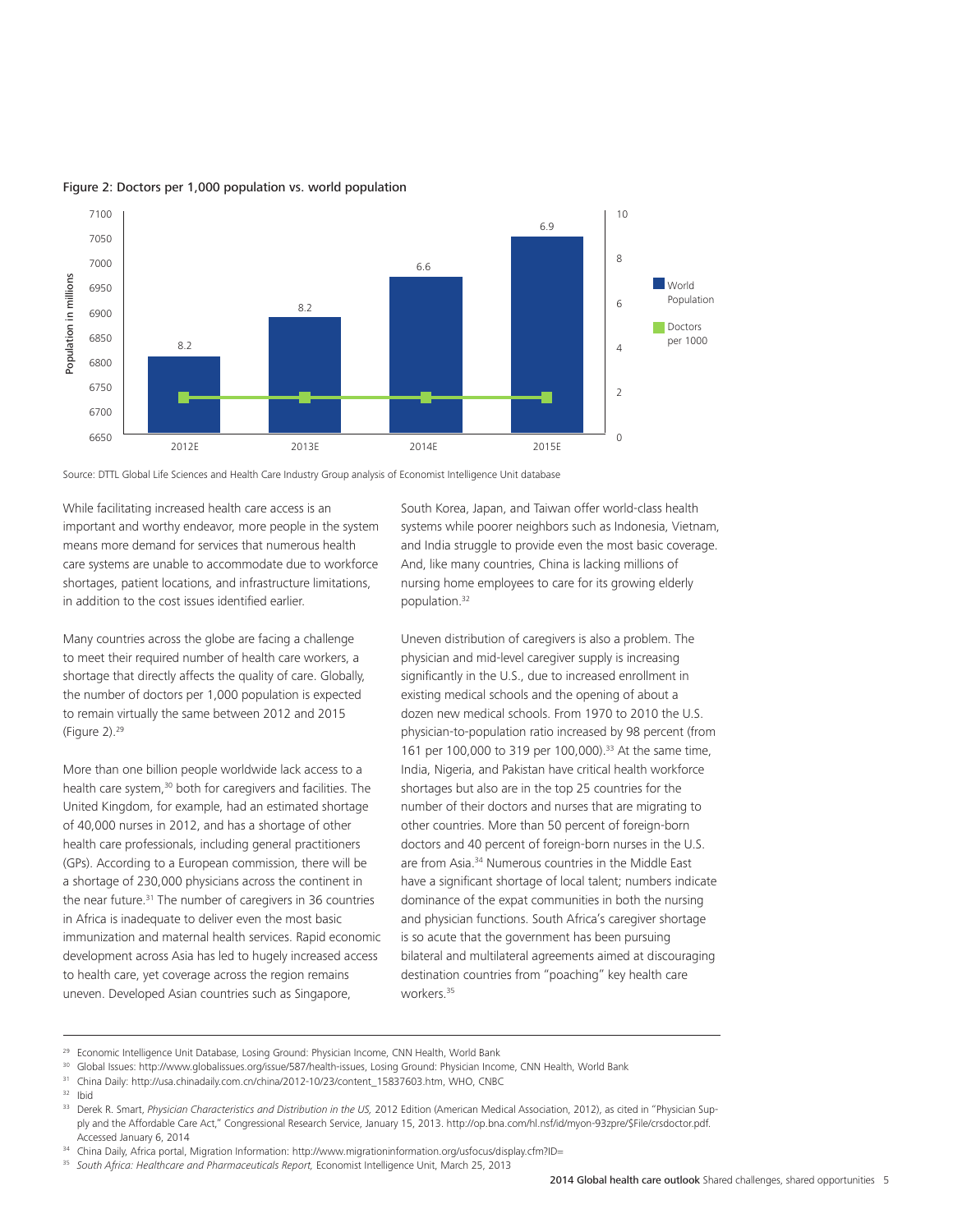Bolstering the number of professional medical, nursing, and other health care professionals is not the only staffing challenge facing hospitals and health systems in 2014 and beyond: Organizations will need to source, recruit, and retain staff, such as advanced nurse practitioners and telemedicine technicians, who are trained to meet the needs of new 21st-century health care models.

Workforce shortages are a major contributor to health care access problems around the world; patient location can be another deterrent to care. In India, for example, about 80 percent of the population lives in rural areas. Many of these rural areas lack good hospitals when compared to urban parts of India; some rural areas even lack a dispensary.<sup>36</sup> Finding innovative solutions to provide health care outside of the traditional hospital setting is going to be critical for industry stakeholders.

A third constraint on patient access is lack of health care infrastructure in certain countries and outdated facilities in both developed and emerging markets. For example, the number of hospital beds per 1,000 population varies from country to country — ranging between 0.3 per 1,000 in Guinea to 11.1 in Belarus (2011)<sup>37</sup> — clearly indicating the difference in access to health care around the globe (Figure 3). Due to the lack of a primary care infrastructure in Brazil, patients go directly to hospitals, raising both costs and hospitalizations rates.

One of the major problems in Mexico's health care system is the lack of resources allocated for the country's health infrastructure. According to the Organisation for Economic Co-operation and Development (OECD), Mexico spends 6.2 percent of GDP on health care, more than three percentage points lower than the average of 9.5 percent in OECD countries and the second-lowest share among OECD countries, after Turkey.38 There are also limited public-private partnerships to fund infrastructure projects. This underfunding results in a lack of material resources for constructing and equipping medical care units; e.g., insufficient beds, operating rooms, and specialized equipment.

India's primary health care infrastructure and physician base remain inadequate despite the Ministry of Health and Family Welfare (MoHFW) expanding access to care into tier 1 and 2 cities through the National Rural Health Mission (NHRM). Also, a high patient out-of-pocket-expenditure (>70 percent of total health care costs) implies that many of those living in underinvested areas (i.e., smaller towns and rural areas) either do not have access to health care or have to pay significantly more for treatment because they travel to larger cities and often get treated at an advanced stage of the disease.



#### Figure 3: Access to care: Hospital beds

Source: DTTL Global Life Sciences and Health Care Industry Group analysis of World Bank database

<sup>36</sup> *Difference between Urban and Rural India,* http://www.differencebetween.net/miscellaneous/difference-between-urban-and-rural-india. Accessed December 12, 2013

World Bank Database

<sup>38</sup> OECD Better life index. *"Mexico. How is life?"* available at http://www.oecdbetterlifeindex.org/countries/mexico/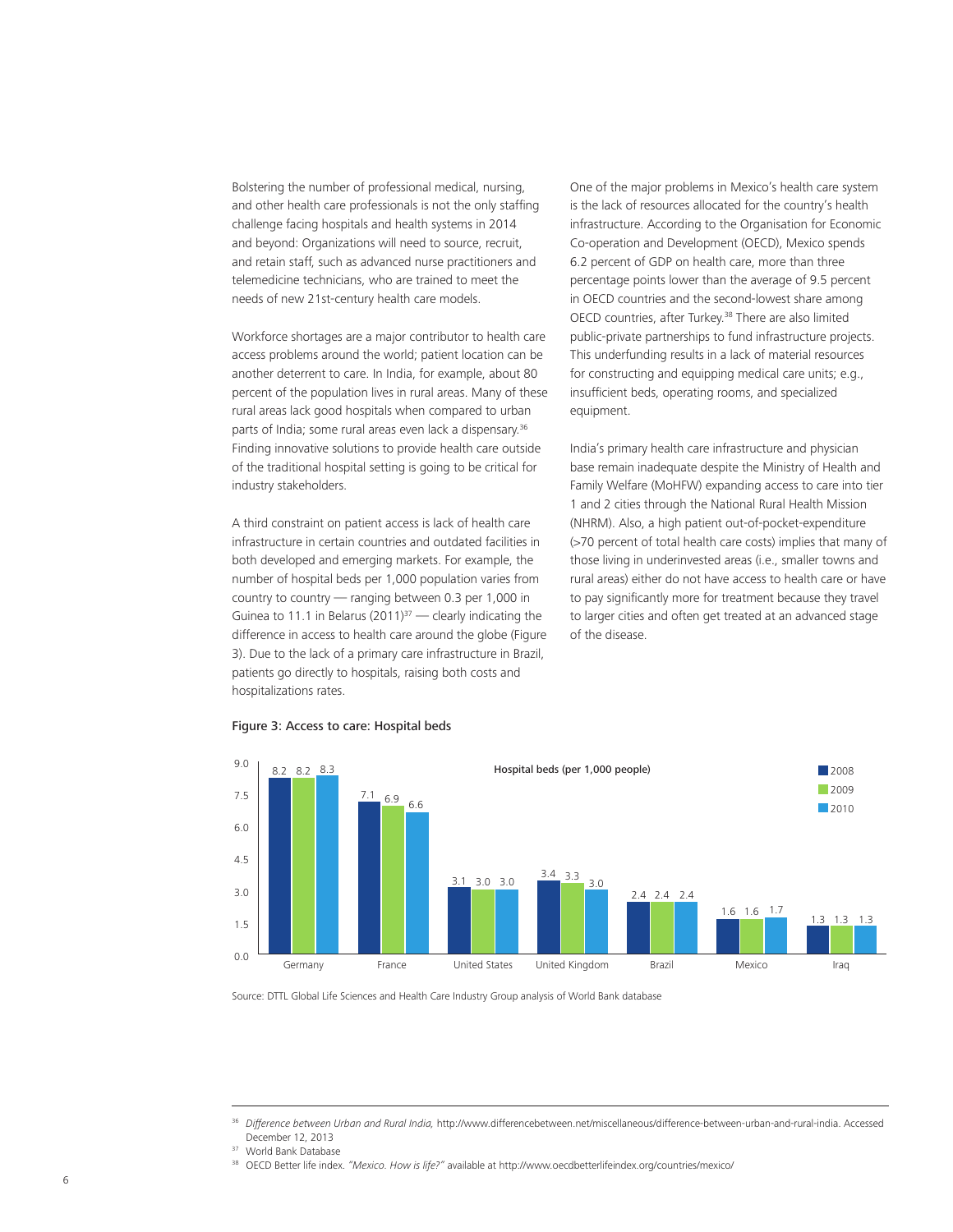#### **4. Technology**

Across the world, health care systems are recognizing the need for innovation; advances in health technologies and data management can help facilitate new diagnostic and treatment options; however, these same advances are likely to increase overall costs, prompting widespread efforts by public and private health care providers and insurers to contain expenditure by restructuring care delivery models and promoting more efficient use of resources.

Health care technology changes will be rapid and, in some parts of the world, disruptive to established health care models. Some exciting advancements are taking place at the intersection of information technology and medical technology, such as using 3D printing to help in preparing tissues for transplants. In addition, the use of big data and analytics to gain insights is an active industry trend. Providers can leverage vast amounts of patient data gathered from a variety of sources to determine the clinical value of specific treatments and how to make them better.39 Technology advancements are also connecting developed and emerging markets — and participants along the health care value chain. Adoption of new digital health information technologies (HIT) such as electronic medical records (EMRs), telemedicine, mobile health (mHealth) applications, and electronic medical prescriptions is driving change in the way physicians, payers, patients and other sector stakeholders interact.

Yet, acquiring and leveraging technology innovations require financial investments that many health care providers — even in developed economies — may struggle to afford in an era of cost-cutting and reform. In addition, the increasing use of mergers and acquisitions (M&A), joint ventures (JVs) and other collaborative business models means that companies with disparate systems will need to synergize their local operations with global requirements; this can be a challenge because emerging markets often lack a reliable technology infrastructure. These and other technology-based changes are shifting the power balance within the health care system and driving different dialogues along the value chain.40

Finally, the technology-enabled, transforming health care system is producing an immense volume of information and, more specifically, how to interpret and use that data will be important. Much rides upon its availability, integrity, and confidentiality. However, new care and insurance models, electronic information transmission, and permeable boundaries among industry participants increase the complexity of managing protected health information (PHI) and compound an already challenging issue.<sup>41</sup> In addition, networked medical devices and other mHealth technologies may be a vehicle that exposes patients and health care provider organizations to safety and security risks. Among the unintended consequences of health care's digitization and increased networked connectivity are the risks of data breaches, malware infections, and vulnerability to unauthorized access.42

Increased government focus on PHI security and privacy is most evident in the United States, where the Department of Health and Human Services (HHS) has taken a series of steps to strengthen patient privacy protections and to monitor and enforce these protections. The Health Insurance Portability and Accountability Act (HIPAA) Omnibus Final Rule, with a compliance date of September 23, 2013, strengthens regulatory protections for patient information, increases penalties for breaches, and emphasizes agreements with business associates.<sup>43</sup>

Potential patient safety, economic, and reputational damage may arise if organizations lack appropriate security and privacy controls. Health care industry stakeholders should consider whether they have a need to promptly assess potential capability gaps, define their security and privacy vision and needs, and develop appropriate remediation programs.44

<sup>40</sup> Ibid

<sup>&</sup>lt;sup>39</sup> Global Life Sciences Outlook: Resilience and reinvention in a changing marketplace, 2013, Deloitte Touche Tohmatsu Limited

<sup>41</sup> *Issue Brief: Update: Privacy and security of protected health information: Omnibus Final Rule and stakeholder considerations,* Deloitte Center for Health Solutions, Deloitte Development LLC, 2013

<sup>&</sup>lt;sup>42</sup> Issue Brief: Networked medical device security and patient safety: Perspectives of health care information security executives, Deloitte Center for Health Solutions, Deloitte Development LLC, 2013

<sup>43</sup> "What HHS/OCR will look for in HIPAA compliance audits," *Health Data Management,* Mar 21 2013, via Factiva

<sup>&</sup>lt;sup>44</sup> Issue Brief: Update: Privacy and security of protected health information: Omnibus Final Rule and stakeholder considerations, Deloitte Center for Health Solutions, Deloitte Development LLC, 2013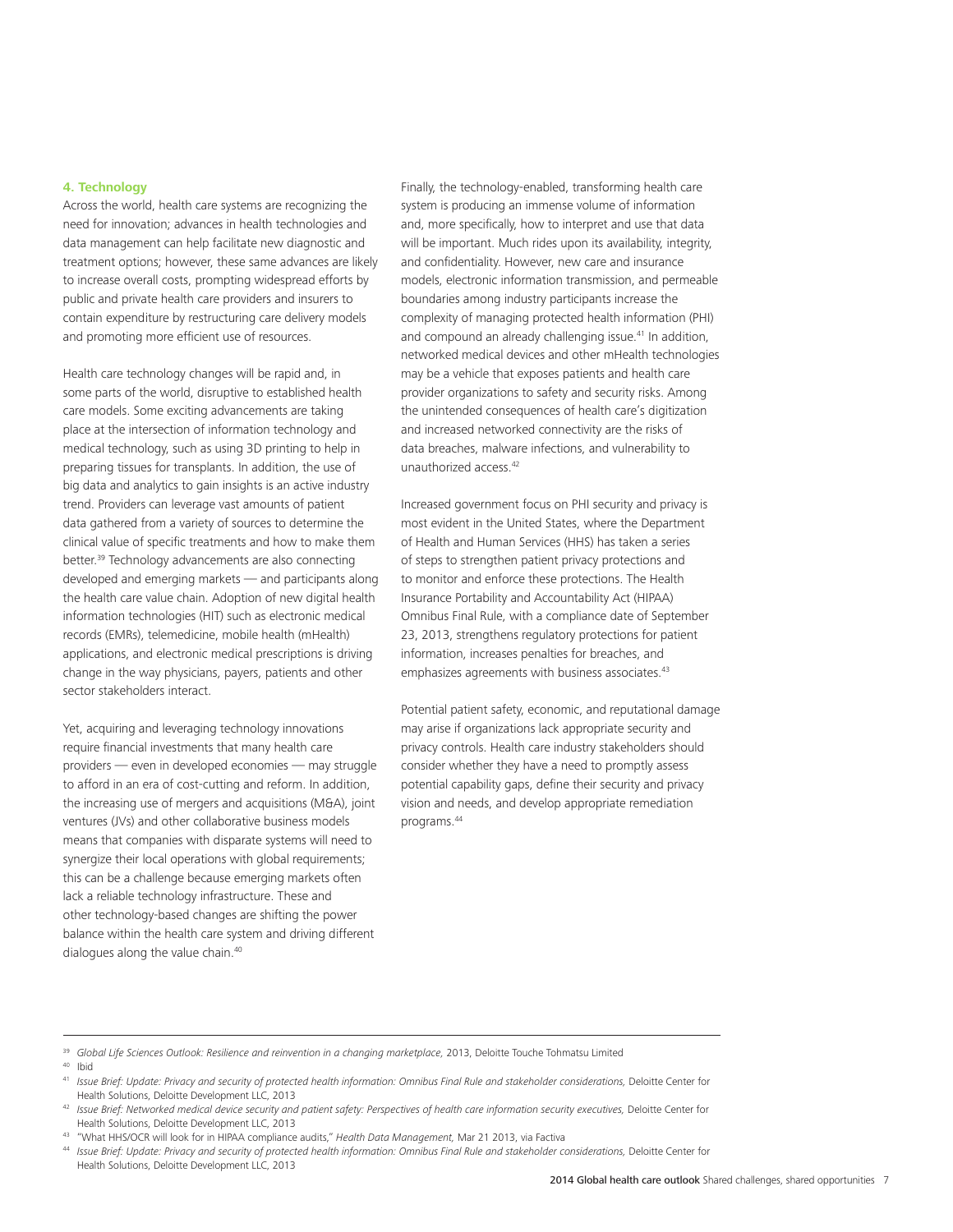# Stakeholder considerations

The transformational changes taking place in the global health care sector can be disconcerting and challenging, but they can also push participants to innovate in new and exciting ways. Additionally, shared health care challenges may lead to shared solutions if individual countries endeavor to learn from other nations' successful practices and adapt them to local needs. The following are among important considerations for health care stakeholders as they look to address marketplace and organizational issues in 2014 and beyond:

Aging population and chronic diseases: Many of the world's countries are working individually and collaboratively to address age-related care and cost challenges, and to control and prevent chronic diseases. The World Health Organization (WHO) is endeavoring to create global awareness about chronic diseases and intervene against them; the organization has set a goal of achieving an additional annual reduction of two percent in the global mortality rate from chronic diseases in the next 10 years, which is projected to prevent 36 million premature deaths by 2015.<sup>45</sup> Additionally, health plans, and providers in the U.S. and other nations are collaborating to innovate in approaches to wellness and prevention. Lifestyle-related habits and chronic diseases contribute to 75 percent of health costs<sup>46</sup> and patients often get off track in their treatment regimen. If governments, health plans and providers can develop robust programs and incentives to keep patients on track, it could make a potentially huge difference.

Cost and quality: In the global struggle to manage the cost of health care, payers, providers, and policymakers are transitioning from a focus on volume to a focus on value — improving outcomes while also maintaining or lowering costs. Concurrently, numerous countries are instituting cost-containment measures, such as new physician incentive models, prescription drug price cuts and controls, comparative effectiveness, and evidence-based medicine. Care continues to move outside costly settings such as hospitals to more affordable retail clinics and mHealth applications. Consumers value the convenience, and costs can be as little as one-third of a traditional health care site.

Most national health care systems have been encouraging greater use of generic drugs; in the U.S., for example, the proportion of prescriptions filled by generics has risen from around half to 80 percent over the last decade.<sup>47</sup> Brazil is making branded generics and proprietary drugs of greater interest to pharmaceutical companies, and in China, recent reforms have put intense pressure on the prices of all drugs, including generic and over-the-counter (OTC) medicines. In another cost-containment approach, Germany and several other countries have turned to value-based pricing for new drugs, which allows a price differential from existing offerings — including generics — based on a new product's demonstrated superiority. Finally, some countries are increasingly mandating prices: India, Brazil and China, for example, have national lists of essential drugs with set prices.

Access to care: Nations around the globe are taking steps to address patient access issues by helping to ease the health care workforce shortage. In the United States, for example, health care industry employment rose from 8.7 percent of the total U.S. civilian workforce in 1998 to 10.5 percent in 2008, and is projected to increase to 11.9 percent (19.8 million) by 2018.48 Several U.S. initiatives are planned at the federal level to address workforcerelated issues: The National Health Care Workforce Commission, a 15-member committee appointed by the General Accountability Office (GAO), is required to review health care workforce supply and demand and make recommendations regarding national priorities and policy. The National Center for Health Workforce Analysis is developing guidelines for a uniform minimum health data set across health professionals in order to improve data collection and comparisons over time. Also, competitive grants are provided to enable state partnerships to conduct comprehensive planning and carry out health care workforce development strategies at state and local levels.

- <sup>47</sup> Ibid
- <sup>48</sup> Deloitte LLP: Healthcare Reform (Center Stage 2012)

<sup>45</sup> *WHO (2013). Enfermedades crónicas y promoción de la salud* [online], available in: http://www.bidi.uam.mx/index.php?option=com\_ content&view=article&id=62:citar-recursos-electronicos-normas-apa&catid=38:como-citar-recursos&Itemid=65#2

<sup>46</sup> Center for Disease Control and Prevention, "Chronic Diseases: The Power to Prevent, The Call to Control—At A Glance 2009," December 2009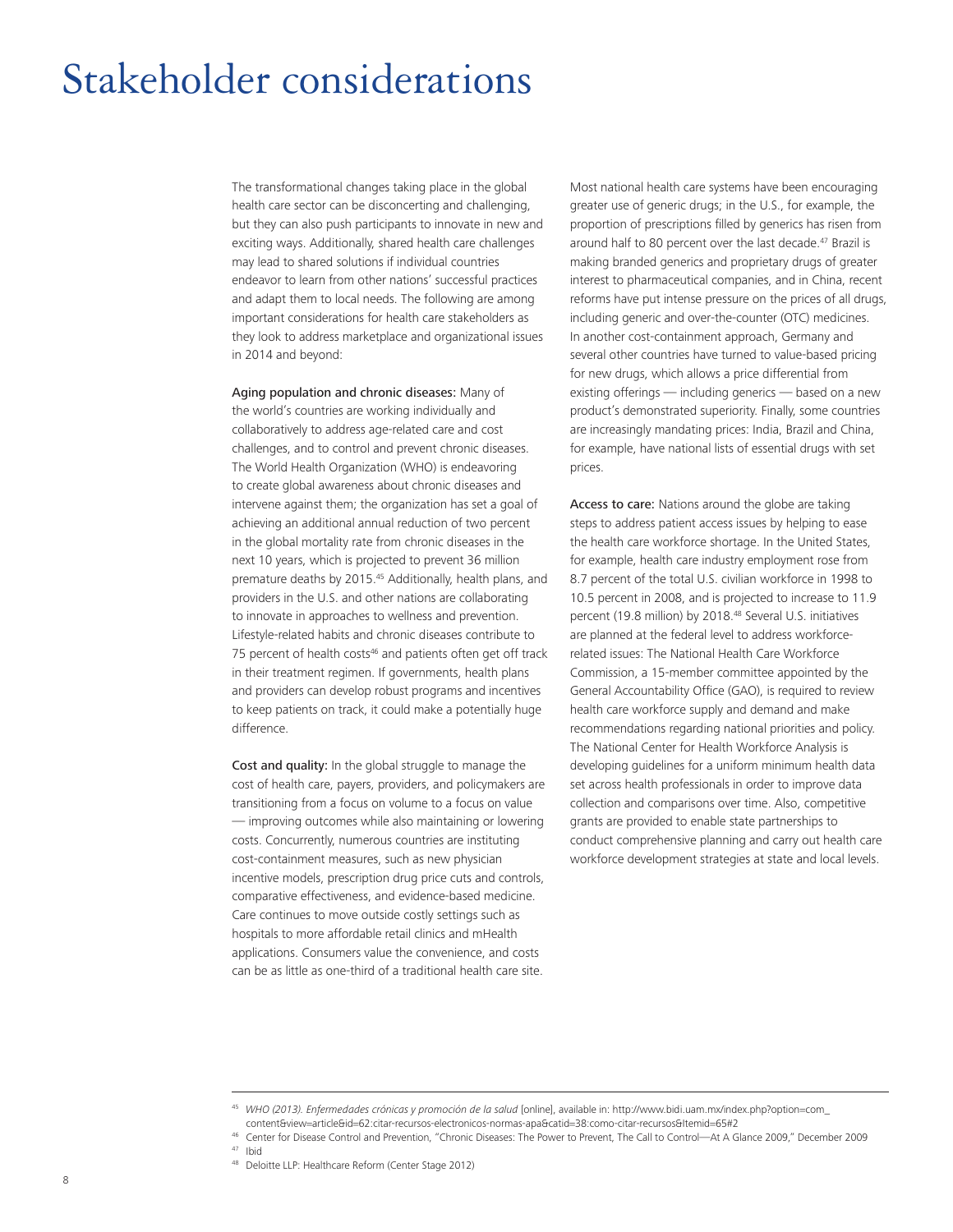In Australia, the government has launched the Australian General Practice Training program to increase the number of trainee general practitioners. In 2011 the country's health minister reported the administration was halfway to achieving its goal of adding another 600 to the program by 2014.49 China's Ministry of Civil Affairs has set an ambitious target to train six million caregivers by the end of 2020. The South African National Department of Health's 2012/13- 2016/17 strategic plan includes programs around equitable staffing, health workforce development, recruitment and retention. Other tactics used by various countries' health systems include recruiting quality nurses from low-income and middle-income countries to meet staffing needs, and identifying incentives to attract new providers to a specific hospital or to join the profession.

From an infrastructure perspective, hospitals in India are expected to add over 1.8 million beds to achieve a target of two beds per 1000 people by 2025.<sup>50</sup> The Saudi Arabian government has identified investment in health care infrastructure as a priority; the 2013 budget includes funding for 19 new hospitals, on top of the 102 currently under construction.<sup>51</sup> The Chinese government has consistently increased its health care expenditure budget to expand its primary care infrastructure and insurance reimbursement coverage.

Technology: Health information technology (HIT) and innovation are becoming important contributors to improve the quality of care, reduce the cost of care, and most importantly, improve patient outcomes. Advancements such as electronic health records, mHealth applications, e-prescribing, and predictive analytics are being used to better understand diseases and potential treatments and to identify similarities across patients to improve the quality of care. Industry leaders are applying advanced analytics to improve disease management; to drive more focused sales and marketing efforts; and to build new analytics platforms that combine internal and external data to create new business models for coordinating care across the health care ecosystem. Looking a few years out, the power of technology could enable countries to experiment with virtual health care delivery systems.

Adoption of new technologies is driving change in the way physicians, patients, and other stakeholders interact. For example, mobile technology and devices are bringing care to many rural parts of the world, specifically in China and Africa. The number of mobile phone owners in China reached an estimated 1.22 billion (equal to the total population of India) at the close of October 2013, a growth of 10 million within a span of 10 months.<sup>52</sup> In addition, Cisco predicts 850 million mobile phone users in Africa by 2017.53

Mexico is implementing electronic health records (EHRs) in public and private institutions but sees cooperation with the United States and other countries as essential to integrate various technologies into its hospitals and health centers. China is rapidly piloting and exploring HIT to help the government realize its ambitious agenda for health care system reform. These technologies offer challenges and opportunities to the business models that have traditionally been successful in China. Organizations should think about how to effectively leverage digital technologies and to improve their engagement with customers as informational needs shift to continue propelling growth. In addition, organizations should remain alert to potential patient safety, economic, and reputational damage that may arise from a lack of appropriate security and privacy controls. Industry stakeholders should consider whether they have a need to promptly assess potential capability gaps, define their security and privacy vision and needs, and develop appropriate remediation programs.<sup>54</sup>

<sup>49</sup>*Australia Healthcare Report,* Economist Intelligence Unit, August 8, 2013

<sup>50</sup> IBEF, Healthcare Industry, March 2013

<sup>51</sup> Ibid

<sup>52</sup> *"China's mobile phone users number as high as population of India at 1.22 billion,"* mobiltor.com, November 21, 2013. http://www.mobiletor. com/2013/11/21/chinas-mobile-phones-users-number-high-population-india-1-22-billion/

<sup>53</sup> "Cisco Predicts 850 Million Mobile Phone Users in Africa by 2017," *This Day Live,* February 21, 2013. http://www.thisdaylive.com/articles/ciscopredicts-850m-mobile-phone-users-in-africa-by-2017/140154/

<sup>&</sup>lt;sup>54</sup> Issue Brief: Update: Privacy and security of protected health information: Omnibus Final Rule and stakeholder considerations, Deloitte Center for Health Solutions, Deloitte Development LLC, 2013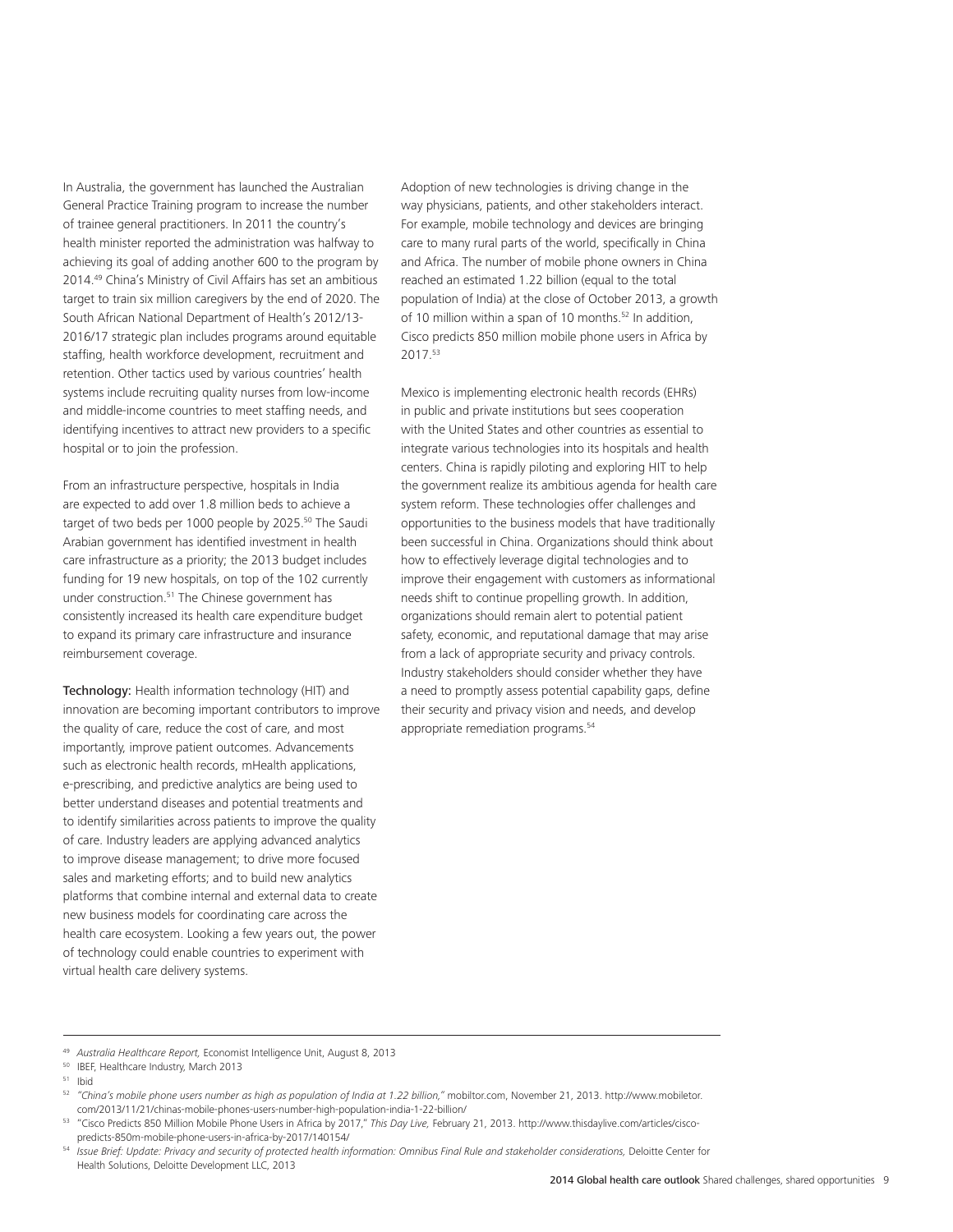## Market updates

#### **Americas**

#### Brazil

Market Fact: Brazil has a strong local generics industry (the largest in Latin America), which is supported by government policies aimed at extending the availability of medicines to lowincome consumers.<sup>55</sup>

The outlook for Brazil's health care sector in 2014 is promising. Spending has increased in recent years — to 8.9 percent of GDP in 2011. This rate is expected to rise slightly, to 9.1 percent of GDP, by 2017.<sup>56</sup> Total spending on health care is projected to rise to \$255.5 billion by 2017.57 However, as evidenced by huge protests in June 2013, the government is being pressured to increase spending for the public health system even more to address the needs of its lower-income citizens. (Middle-income earners are expected to increasingly turn to private health care, due to the public system's deficiencies.) In response to the protests, the government announced plans to increase the number of doctors by hiring foreign staff and by requiring medical students to work for two years, rather than one, in the public health care system before graduating.<sup>58</sup>

Outpatient care is the largest provider sector segment, accounting for 30.9 percent of total value.<sup>59</sup> Ninety percent of hospitals' revenue comes from payers (Figure 4). The public health care system, the Sistema Único da Saúde (SUS), is funded through federal and local taxes and employer and employee contributions. Brazil also has a robust private health-insurance sector. The public system is financially stressed: around 75 percent of the population depends on it, but only 47 percent of all health care spending comes from public funding.<sup>60</sup>



Source: CNES, 2011. Observatório ANAHP, 2013

One of the issues generating considerable discussion among Brazilian hospital executives is defining best practices for the physician payment model. For instance, the new "Procedimento Gerenciado" model aims to expedite and streamline the collection and payment process by using an average price for services based on grounded protocols, clinical guidelines, and expert consensus from clinical and business staffs.

Some hospitals in Brazil are hampered by a lack of standardized processes as well as executives with underdeveloped management skills, which can negatively impact corporate strategic planning, governance, and operations. For example, only a few of Brazil's hospitals follow diagnostic protocols or drug guidelines. Also, many decisions appear to be based on intuition, not data, as management reports and key indicators generally are not used to measure hospital performance. In addition, financial gaps exist due to lack of information such as fixed-cost evaluations. To improve care delivery and financial performance, hospitals should invest in IT systems and tools to help them monitor, control, and report key performance indicators. Moreover, they should hire or develop executives with the necessary skill sets to lead in the near-and longterm, seek appropriate industry accreditations, and follow established guidelines to help build standardized processes.

- <sup>58</sup> Ibid
- <sup>59</sup> *Health care Providers in Brazil: Executive Summary*
- <sup>60</sup> Healthcare Briefing & Forecasts: Brazil Healthcare Report, Economist Intelligence Unit, July 17, 2013

<sup>55</sup> *Healthcare Briefing & Forecasts: Brazil Healthcare Report,* Economist Intelligence Unit, July 17, 2013

<sup>56</sup> World Health Organization (WHO), as cited in *Healthcare Briefing & Forecasts: Brazil Healthcare Report,* Economist Intelligence Unit, July 17, 2013

<sup>57</sup> *Healthcare Briefing & Forecasts: Brazil Healthcare Report,* Economist Intelligence Unit, July 17, 2013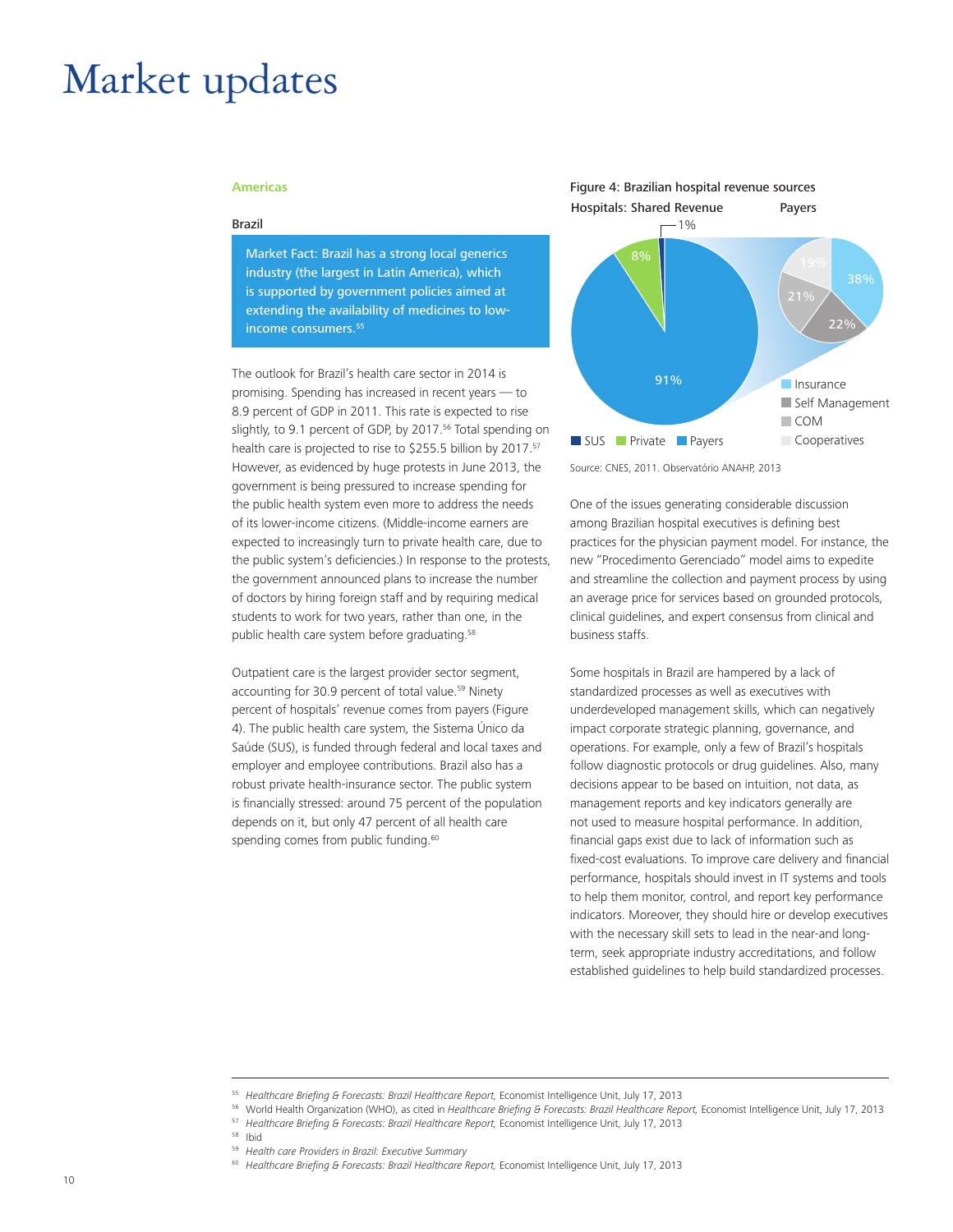#### Canada

Market Fact: Cost management and alternative revenue creation are the top issues facing Canada's health care industry.

Canada's total health care expenditure in 2013 is estimated to be 11.4 percent of GDP — up from 8.8 percent in 2000 — and the projected trend is also slightly upwards, at 11.6 percent by 2017,<sup>61</sup> driven in part by the advance of chronic diseases and an aging population. Although much lower than in the U.S. (by far the highest in the world), Canada's health care spending is high as a percentage of GDP by Organization for Economic Co-operation (OECD) standards.<sup>62</sup>

Hospitals represent the largest share of the nation's health care spend, at 32.5 percent in 2010. Ambulatory care accounts for 27.4 percent of total spending, while retail sales of medicines and other medical goods is almost 20 percent and nursing and residential facilities 10.8 percent.<sup>63</sup>

Canada's health care system, Medicare, is primarily publicly funded and delivered. (The public sector is forecast to be responsible for 70.1 percent of Canadian health expenditures in 2013.<sup>64</sup>) The system is administered by the provinces and territories. The Canada Health Act requires every province to cover a minimum set of treatments under the Medicare system, including all medically necessary care provided in hospitals and by physicians. The sale of private insurance coverage for basic insured services is prohibited, as Medicare has a monopoly.<sup>65</sup> Private health insurance may be used to pay for auxiliary items such as semi-private rooms, dental care, dental care, vision care, etc. Medication coverage is provided in hospitals, but is privately paid in the community.

Public spending has risen uncomfortably over the past decade but the system is still viable — each province is working to transform care delivery and funding models to better balance demand with available resources. Understandably, cost management and alternative revenue creation are the top issues facing industry stakeholders.

In response, the public health system and providers are coming together to drive innovation and productivity, and to identify new business models and funding solutions that focus on outcomes and value rather than volume.

#### Mexico

Market Fact: Mexico occupies the last place of OECD countries having the least number of hospital beds per person.

Mexico's health care spending has grown steadily over the past several years and is expected to increase by an annual average rate of 10.2 percent between 2013 and 2017. Total health care expenditure was 6.7 percent of GDP in 2012; that rate is expected to rise gradually to seven percent of GDP in 2017. A fiscal reform bill that Mexico's congress passed November 1, 2013, and which is set to take effect in 2014,<sup>66</sup> could further increase the rate.

Public health care is provided primarily by the Instituto Mexicano del Seguro Social (IMSS), for formally employed private-sector workers, and the Instituto de Seguridad y Servicios Sociales de los Trabajadores del Estado (ISSSTE), for public-sector workers. The two are funded by employer and employee contributions, investment returns and, in the case of the ISSSTE, increasing transfers from the federal government to avoid insolvency.67

Mexico's government is advocating system improvements to "*generate predictability for the market […] and to have a better set of alternatives for consumers, hence protecting public health care.*"68 As part of this initiative, the government is defining an effective structure for universal health care coverage, while also striving to improve service quality and reduce system costs. In addition, the Mexican Health Ministry has launched a national strategy to prevent diabetes and obesity, highlighting the importance of investing in preventive health care because the costs of these chronic illnesses are extremely high.<sup>69</sup>

<sup>67</sup> Ibid

<sup>61</sup> *Canada: Healthcare and Pharmaceuticals Report,* Economist Intelligence Unit, March 26, 2013

<sup>62</sup> Ibid

<sup>63</sup> OECD data, as cited in Canada: *Healthcare and Pharmaceuticals Report,* Economist Intelligence Unit, March 26, 2013

<sup>64</sup> *National Health Expenditure Trends, 1975 to 2013,* Canadian Institute for Health Information, https://secure.cihi.ca/free\_products/4.0\_TotalHealthExpenditureProvTerrEN.pdf

<sup>65</sup> *Canada: Healthcare and Pharmaceuticals Report,* Economist Intelligence Unit, March 26, 2013

<sup>66</sup> "MetLife sees Mexico's fiscal reform impacting 2014 operating earnings," *BN Americas,* November 4, 2013, http://www.bnamericas.com/news/ insurance/metlife-sees-mexicos-fiscal-reform-impacting-2014-operating-earnings. Accessed January 15, 2014

<sup>68</sup> ARRIOLA, Mikel, Interview with COFEPRIS: Mikel Arriola, *Health Care & Life Sciences Review,* 18-19, México, 2013

<sup>&</sup>lt;sup>69</sup> Global life sciences outlook: Resilience and reinvention in a changing marketplace, Deloitte Touche Tohmatsu Limited, 2013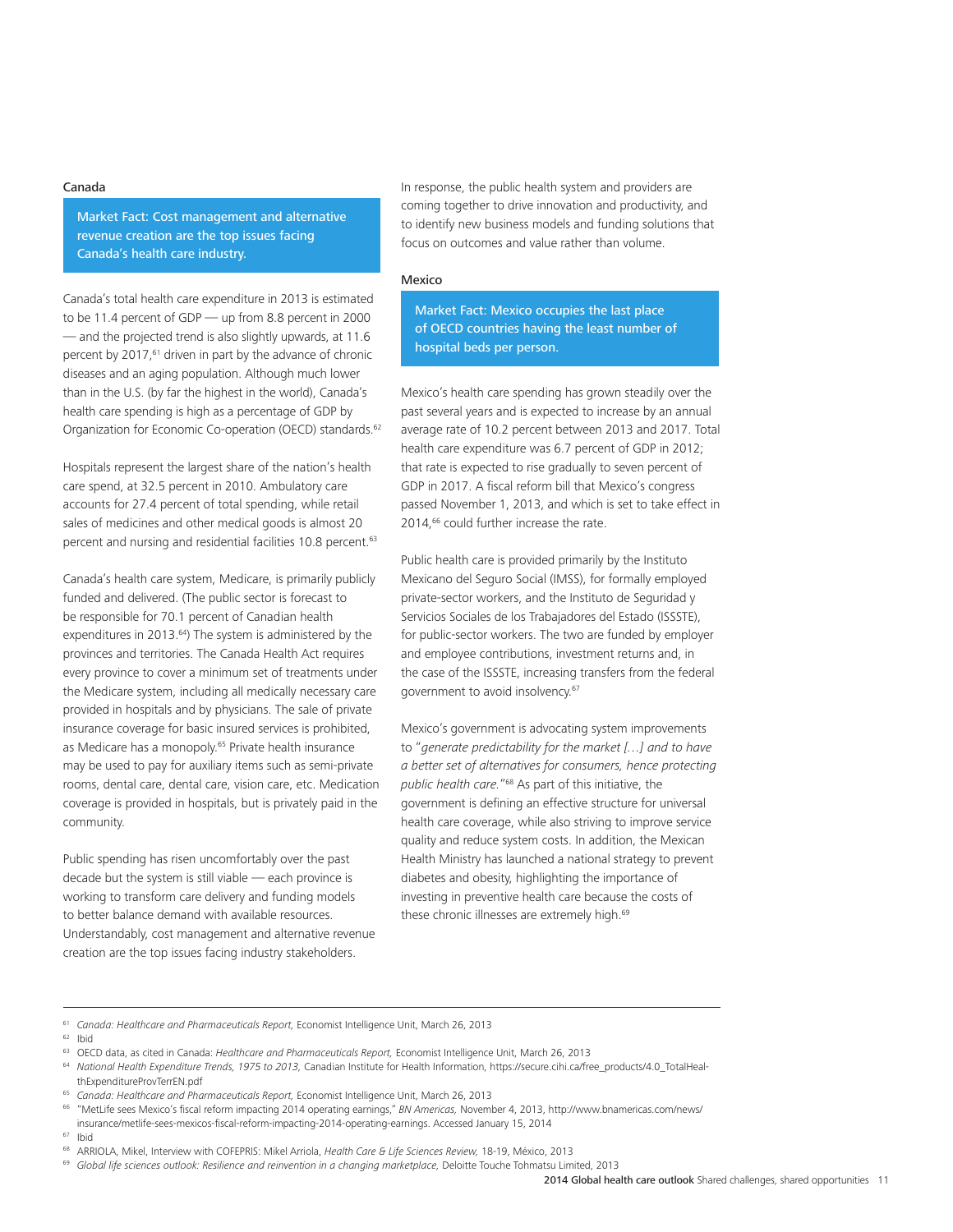Despite these strides, Mexico's public health care system faces considerable challenges. Among these are an insufficient health infrastructure, which includes a lack of resources for constructing medical units and acquiring equipment; poor distribution of resources among federal entities; and limited public-private partnerships for infrastructure development. Another challenge is the overall low quality of Mexico's health services, which is evidenced by outdated, low-tech equipment, long waiting times, unavailability of medications, limited access to services, and little focus on wellness and prevention. In fact, only 0.6 percent of the disbursements budget assigned for the health sector is used in the promotion of health, prevention and control of communicable and degenerative diseases, and injury.<sup>70</sup> The private health system has challenges as well, including a deficit of nurses since wages and benefits are lower than those offered by the public sector.

Achieving Joint Commission International (JCI) certification and complying with industry best practices could dramatically improve the quality of care provided by Mexico's health institutions and give them a competitive advantage both globally (i.e., for medical tourism purposes) and in their local market. The Mexican Council of General Health (CSG) has established certain standards to oversee, among other things, the rights of patients and their families; proper evaluation, education, and care of patients; anesthesia and surgical care; the management and use of drugs; the prevention and control of infections; the qualifications and education of hospital staff; and the management of communication and information.

#### United States

Market Fact: ACA implementation will present challenges for U.S. health care providers and health plans, with a greater division between successful companies which are able to innovate and transform and laggards which will suffer growing financial losses.

The United States spends more on health care than any other country in the world, totaling an estimated 17.2 percent of GDP in 2012.<sup>71</sup> Yet, U.S. health care spending may be slowing; it grew 3.7 percent in 2012 (0.4 percentage points higher than in 2011), to \$2.8 trillion, the lowest rate since 1960. 2012's increase is similar to annual growth rates since 2009, which have ranged from 3.6 percent to 3.8 percent.<sup>72</sup> Private spending is about half of the U.S. total, a high rate by international standards. Recent OECD data shows that private health insurance paid for 33.4 percent of health spending in 2010, while consumers' out-of-pocket spending totaled 11.8 percent.<sup>73</sup>

The most pressing issue for U.S. health care providers and health plans is implementation of the Affordable Care Act (ACA or Obamacare), the most significant restructuring of the country's health care funding in decades. The ACA uses a combination of an expanded federal-state health care program, Medicaid, and an individual health insurance mandate to extend coverage to around 30 million previously uninsured Americans. The goal is to increase coverage from approximately 85 percent of the population to around 95 percent by 2019, as well as slow the rise in health care costs.74

ACA implementation is causing rapid change in the U.S. health care market, both directly from the legislation and through market-based changes. Providers and health plans will need to comply with the rules emanating from the ACA and use them to their advantage if they want to prosper in a transformed marketplace. To date, most organizations have taken their existing business models and tweaked them for this new world. As reality sets in, some may need to come to grips with the fact that their existing approaches will not work and they will need to replace them with something better designed for a post-reform market. Employers, meanwhile, are also evaluating their employeesponsored health care coverage in light of the ACA and exploring different options and models.

Among the challenges emanating from U.S. health care reform are:

• Margin preservation — With the implementation of health insurance exchanges (HIX) and the addition of millions of uninsured Americans to the Medicaid rolls, most providers expect reimbursements to decline. In order to at least break even, most will have to cut costs from 20-30 percent. Health plans will face new competitive challenges and the ACA places limits on what they can spend (earn) on things other than direct member benefit.

<sup>70</sup> CEFP de la Cámara de Diputados (2013). *Presupuesto de Egresos de la Federación 2013: Recursos asignados al Ramo 12 de Salud* [online], pp. 12, available in: http://www.cefp.gob.mx/publicaciones/nota/2013/marzo/notacefp0102013.pdf<br>\*\*\* "U.S. healthcare rate of growth at 53-year low," UPI, January 7, 2014. http://www.upi.com/Health\_News/2014/01/07/US-healthcare-rate

growth-at-53-year-low/UPI-44241389073908/

<sup>72</sup> Ibid

<sup>73</sup> Ibid

<sup>74</sup> Ibid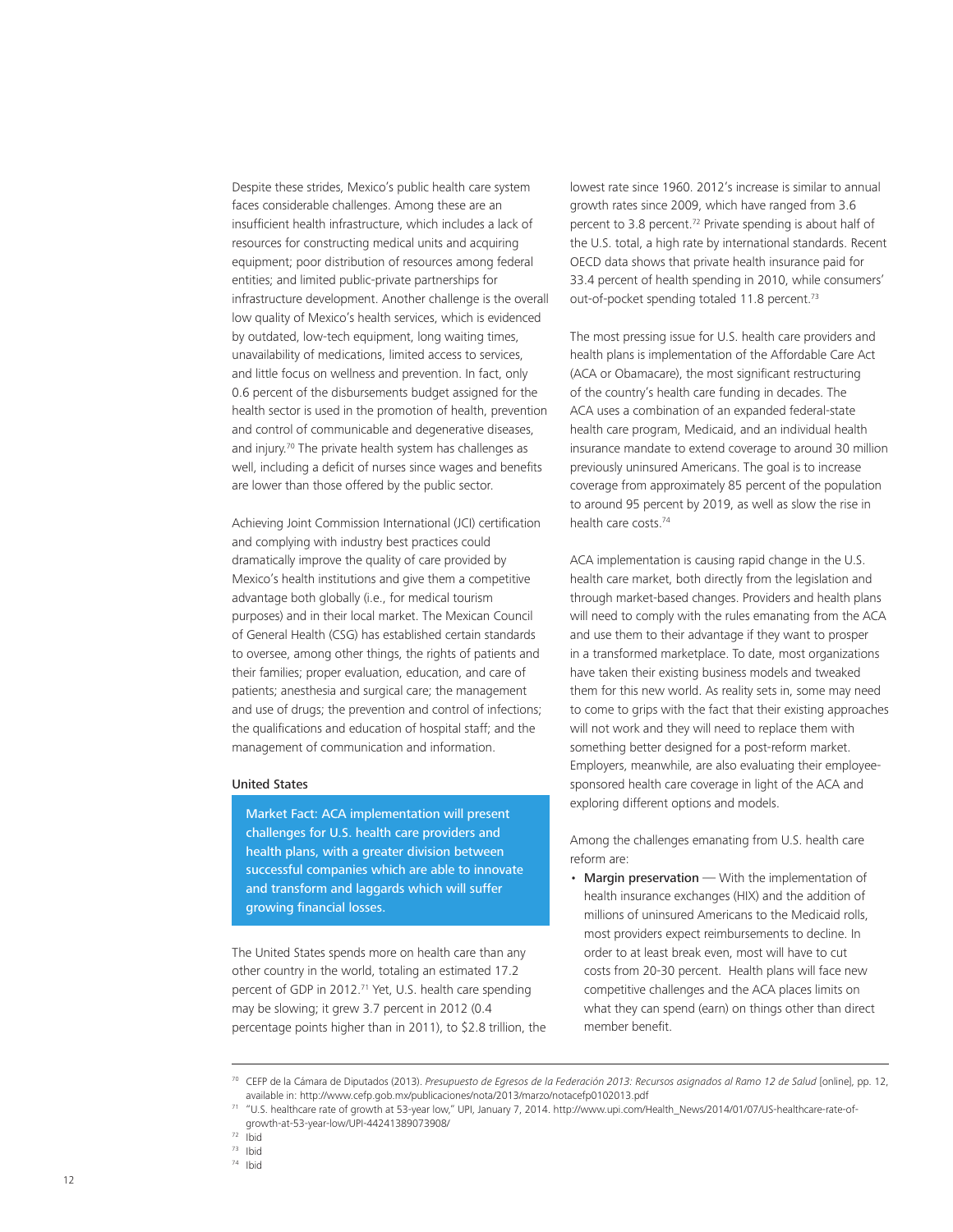- Consolidation Health providers and plans continue to consolidate. On the provider side, many believe that competing in the new environment will require minimum system revenue of \$4-10 billion. Physicians are rapidly moving from private practice to an employed model and are being acquired by health systems and plans. Organizations are engaging in horizontal integration (hospital-hospital acquisitions) and forming much larger entities to better collaborate, prioritize programs, increase purchasing power, consolidate services, and cut costs. More vertical integration is happening, as well. Hospitals are becoming true health systems; they are buying physician practices, ambulatory centers, diagnostic centers, home care services, and durable medical equipment and wellness companies. In addition, cross-sector convergence is expected to increase: It will become more common for a health plan to offer clinical services — both professional and technical — and for health care providers to offer health care financing products. The lines are blurring, generating both opportunities and threats. These growth and competitive positioning strategies will continue to fuel the already hot market for mergers, acquisitions and affiliations.
- Moving from volume- to value-based care As reimbursement models change to rewarding providers for good outcomes in their populations, both providers and health plans are figuring out how to manage risk. In addition to consolidation, one approach is revenue diversification. For example, most health systems want more than half of their revenue to come from non-acute care sources; they are buying medical practices, office care settings, labs, diagnostic imaging centers, postacute care centers, and home care companies. Health plans are buying medical practices and entering the accountable care arena. The goal is to manage risk, lower costs of care, and beat the competition.
- **Technology-driven transformation**  $-$  There are two main threads of technology-driven transformation. Work flow tools such as EHRs, portals, mHealth systems, and home and remote monitoring are rapidly transforming and enabling care. The other thread is harnessing big data through analytics and predictive modeling to manage risk, better understand costs, and determine clinical effectiveness. The next two to three years will see rapid advancements of information technology driving change. Medical technology will continue to rapidly advance, particularly with the unraveling of the human genome and the achievement of benefits

around personalized medicine. While clinically beneficial, these trends can also drive up costs as more lifesaving technologies come on line and impact national economies as life spans are extended.

- Growing consumer power  $-$  Consumers using their increased purchasing power and access to information to drive health care decisions could be a major disruptive trend in 2014. After several years of shifting responsibility for co-pays, premiums and deductibles, it is no longer just the employer paying for coverage — it is the consumer's money, and they want a say in deciding where and how to spend it, and what courses of treatment to follow. Innovation will come from providers and health plans satisfying the unmet needs of these consumers, who want transparency, value, and convenience.
- **Managing expectations**  $-$  As the framework for HIX solidifies, managing provider, employer, and consumer expectations is a considerable challenge. In particular, health plans will be having many conversations with employers — particularly with mid-market and small companies — about the new exchange environment and its resulting implications. Health plans also have an opportunity to work with employers on strategies to manage the increasing cost of care, specifically in areas such as product design, wellness program implementation and innovative care delivery models. There will be conversations with individual consumers, as well, helping consumers to understand the value of the product they are buying and how to use it effectively.

#### **Europe/Middle East/Africa**

#### Germany

Market Fact: Germany's population aged 65 or older is likely to exceed one in five by 2017, increasing demand for elder care and treatment of age-related conditions, and heightening concerns about the public health care system's sustainability.<sup>75</sup>

Germany's total health care spending is expected to rise by an average of 2.8 percent a year from 2013-2017, to \$461 billion, and from 11.7 percent of GDP in 2009 to 11.9 percent in 2017.<sup>76</sup>

<sup>&</sup>lt;sup>75</sup> Healthcare Briefing & Forecasts: Germany: Healthcare Report, Economist Intelligence Unit, September 4, 2013

<sup>76</sup> *Healthcare Briefing & Forecasts: Germany: Healthcare Report,* Economist Intelligence Unit, September 4, 2013. Health expenditure accounts,

Federal Statistical Office - Total expenditures in 2011 EUR210bn across all financing agents.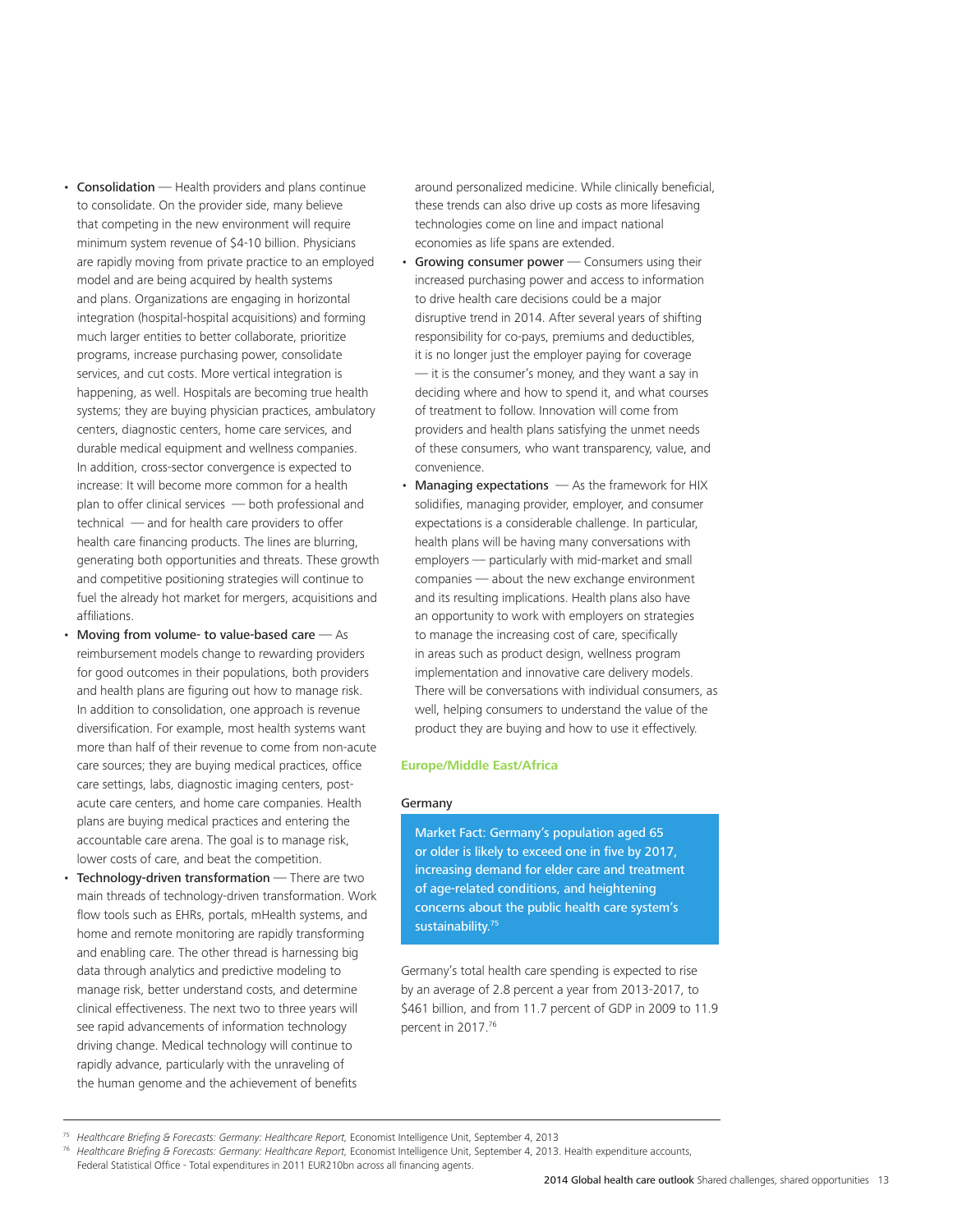The German health care system is funded by public sector expenditures (about 75 percent of total spending) and private contributions (over half of which is out-of-pocket expenses).<sup>77</sup> The public system is largely financed by contributions deducted from wages, with the remainder from government subsidies. Public ("social") health insurance (SHI) has been mandatory since 2007. Opting out of the SHI in favor of a private health insurance provider is possible if an individual's income is above an annually adjusted level. These individuals may remain in SHI on a voluntary basis (and the majority does), they can purchase private health insurance, or they can theoretically be uninsured. SHI covers about 88 percent of the population,<sup>78</sup> about 12 percent has private health insurance,<sup>79</sup> and less than one percent has no coverage.<sup>80</sup>

From an infrastructure perspective, Germany has fared better than some other countries: The number of doctors per 1,000 people is forecast to remain stable, at 3.8,<sup>81</sup> which is higher than the OECD average. Germany also has one of the highest ratios of nurses to population in the OECD. However, the number of health care graduates has fallen over the past decade, resulting in recruitment concerns. In response, the country has employed a significant number of physicians (~33,000) from other countries, with an increase of 15 percent from 2011 to 2012. However, language barriers and accreditation hurdles still exist.<sup>82</sup>

Among the issues facing Germany's health care sector in 2014 are a continued need for cost containment and process optimization; and demands for increased transparency around clinical quality and patient outcomes. These challenges could drive increased market consolidation, strategic partnerships, and privatization as providers strive for scale and cost efficiencies. In addition, health care providers are likely to develop value- and quality-based pricing models, institute pay-for-performance mechanisms, bolster real-world evidence and accountability capabilities, and implement process optimization programs.

The federal and regional governments are expected to continue attempting to hold down health care spending growth but cost controls involve politically difficult decisions, making them hard to implement.<sup>83</sup> The September 2013 re-election of Chancellor Angela Merkel and her conservative bloc may lead to new health system reform in 2014. What form this may take, and what regulatory constraints, price pressures, and business model impacts it may have on the health care sector, are as yet unclear but are worth watching.<sup>84</sup>

#### Middle East

Market Fact: Oil-rich countries, notably the UAE and Saudi Arabia, see better health care provision (including medical tourism) as a way to ease political dissent and also diversify their economies.

In the Gulf Cooperation Council (GCC) — member states include Bahrain, Kuwait, Oman, Qatar, Saudi Arabia, and the United Arab Emirates (UAE) — where the most significant economic activity takes place among countries in the Middle East, a growing and aging population and increasing total health care expenditures per capita are supporting health care industry growth. The GCC's population is expected to increase by five percent YoY, driven mainly by the influx of expatriates. While the dominant age group is estimated to be 30-44 year olds, the 45-65 and 65+ age groups are expected to grow cumulatively by an average of four to five percent between 2011 and 2020.<sup>85</sup> Among other favorable trends are continually improving health care standards; governments' increasing investments in technological advancements and health awareness; the growth of smaller health care clinics and ambulatory centers; and a strong medical tourism industry.<sup>86</sup>

<sup>77</sup> Validated for 2011 with data from Health expenditure accounts, Federal Statistical Office

<sup>78</sup> Busse, R., M.D. M.P. H. *The German Health Care System,* http://www.commonwealthfund.org/~/media/Files/Resources/2008/Health%20Care%20 System%20Profiles/Germany\_Country\_Profile\_2008\_2%20pdf.pdf. Accessed December 29, 2013

<sup>79</sup> *Healthcare Briefing & Forecasts: Germany: Healthcare Report,* Economist Intelligence Unit, September 4, 2013

<sup>80</sup> Busse, R., M.D. M.P. H. *The German Health Care System,* http://www.commonwealthfund.org/~/media/Files/Resources/2008/Health%20Care%20 System%20Profiles/Germany\_Country\_Profile\_2008\_2%20pdf.pdf. Accessed December 29, 2013

<sup>81</sup> Espicom; The Economist Intelligence Unit

<sup>82</sup> German Medical Association (Bundesärztekammer)

<sup>83</sup> Ibid

<sup>84</sup> Global life sciences outlook: Resilience and reinvention in a changing marketplace, Deloitte Touche Tohmatsu Limited, 2013

<sup>85</sup> Unites States Census Bureau, 2009; Deloitte Development LLC research and analysis, Nov 2009

<sup>86</sup> Global life sciences outlook: Resilience and reinvention in a changing marketplace, Deloitte Touche Tohmatsu Limited, 2013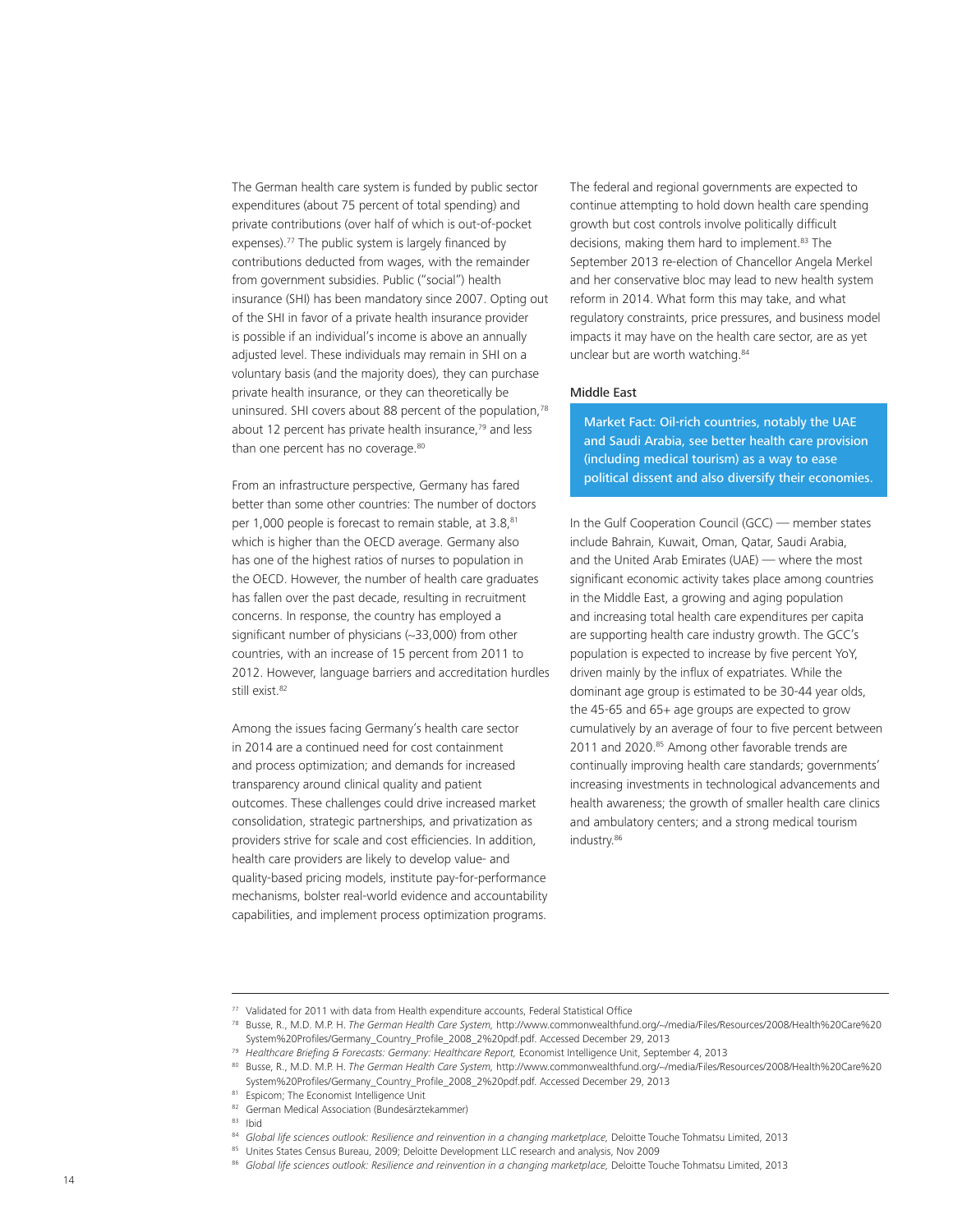Saudi Arabia provides a snapshot of GCC health care challenges and opportunities. Its spending of 4.3 percent of GDP is less than half of the OECD average. However, the country's oil wealth means that a 4.3 percentage translates into an estimated \$1,115 per person in 2012, on par with the global average of \$1,113.87 However, health care provision in Saudi Arabia is uneven. It is concentrated in urban centers and some desert communities do not have regular and reliable access to good-quality health care. The government is trying to address this imbalance and has identified investment in health care infrastructure as a priority. The 2013 budget allocated \$23.1 billion to health and social welfare, a 16 percent increase over 2012.<sup>88</sup>

Health care delivery in the Middle East is dominated by the public sector. A key challenge facing the region's governments is to provide a framework that enables the private sector to participate more fully in the health care system and supplement state systems that are heavily dependent on fluctuating oil revenues. Increased private sector participation should help the region achieve its overall goal to improve access and quality; however, creating such a framework is likely to require policy changes, industry restructuring, and new incentives. Adding complexity, the Middle East has a significant shortage of local health care talent, as numbers indicate the dominance of expat communities in both the nursing and physician professions.

GCC countries also are trying to improve health care provision at home to discourage the tradition of publicly funded treatment abroad for patients needing specialist care and complicated surgery. The health ministry in Saudi Arabia, for example, is building five "medical cities" which will focus on specialist treatments, complicated surgeries, and treatment of rare diseases.<sup>89</sup>

#### South Africa

Market Fact: South Africa has the largest health care market in Africa, estimated to be worth approximately \$31.5 billion at the end of 2013; pharmaceuticals make up approximately \$3.7 billion of this figure.<sup>90</sup>

Health care spending in South Africa is expected to rise by an annual average of 8.8 percent in local currency terms between 2013 and 2017, with spending as a proportion of GDP remaining stable during the period, at 8.5 percent.<sup>91</sup> Expenditure between the private and public sectors in South Africa is at a near 50/50 parity,<sup>92</sup> with the latest full-year figures from WHO showing government expenditures on health as 48 percent of total expenditures and the private sector figure at 52 percent.<sup>93</sup> Despite the private sector being the slightly larger half in spending terms, only 17 percent of the population benefits from access to private health care via medical schemes (which are often considered too expensive for the majority of the population).94 However, when out-of-pocket expenditures are also taken into account (mainly from practitioner access such as GPs and dentists) the estimated figure increases to 28-38 percent of the population making use of private services. The national treasury estimates that \$1.7 billion was spent on out-of-pocket expenditures in 2011/2012;<sup>95</sup> this suggests there is demand for private health care outside traditional medical schemes and that opportunities for new business may exist in this space.

As is increasingly the case in many developing countries, South Africa is considered to suffer from a double burden of disease, with communicable disease putting strain on the health care system alongside growing instances of non-communicable disease.<sup>96</sup> HIV/AIDS in particular is a key area of focus within communicable disease, with 5.26 million, or 9.9 percent, of South Africa's approximately 53 million residents estimated to be living with it.<sup>97</sup> Further, 17.9 percent of individuals aged 15-49 are estimated to be

87 Healthcare Briefing & Forecasts: Middle East/Africa Healthcare Outlook, Economist Intelligence Unit, July 24, 2013

- <sup>91</sup> Economist Intelligence Unit, "South Africa: Healthcare and Pharmaceuticals Report," March 25, 2013
- <sup>92</sup> `Econex, "The South African Private Healthcare Sector: Role and Contribution to the Economy," *Research Note 32,* pp. 1-10, December 2013
- 93 World Health Organization, "Global Health Expenditure Database," January 12, 2014, http://apps.who.int/nha/database/DataExplorerRegime.aspx. Accessed 12 January 2014
- <sup>94</sup> Econex, "The South African Private Healthcare Sector: Role and Contribution to the Economy (Full Report)," Econex, 2013.
- <sup>95</sup> Ibid

97 Statistics South Africa, "Mid Year Population estimates 2013," May 2013, http://www.statssa.gov.za/publications/P0302/P03022013.pdf. Accessed January 10, 2014

<sup>88</sup> Ibid <sup>89</sup> Ibid

<sup>90</sup> Business Monitor International, "South Africa Pharmaceuticals and Healthcare Report Q1 2014," 2014

<sup>96</sup> Business Monitor International, "South Africa Pharmaceuticals and Healthcare Report Q1 2014," 2014. World Health Organization, "South Africa Health Profile," WHO, 2013. World Health Organization, "South Africa: Country Cooperation Strategy 2013-2014," WHO, 2013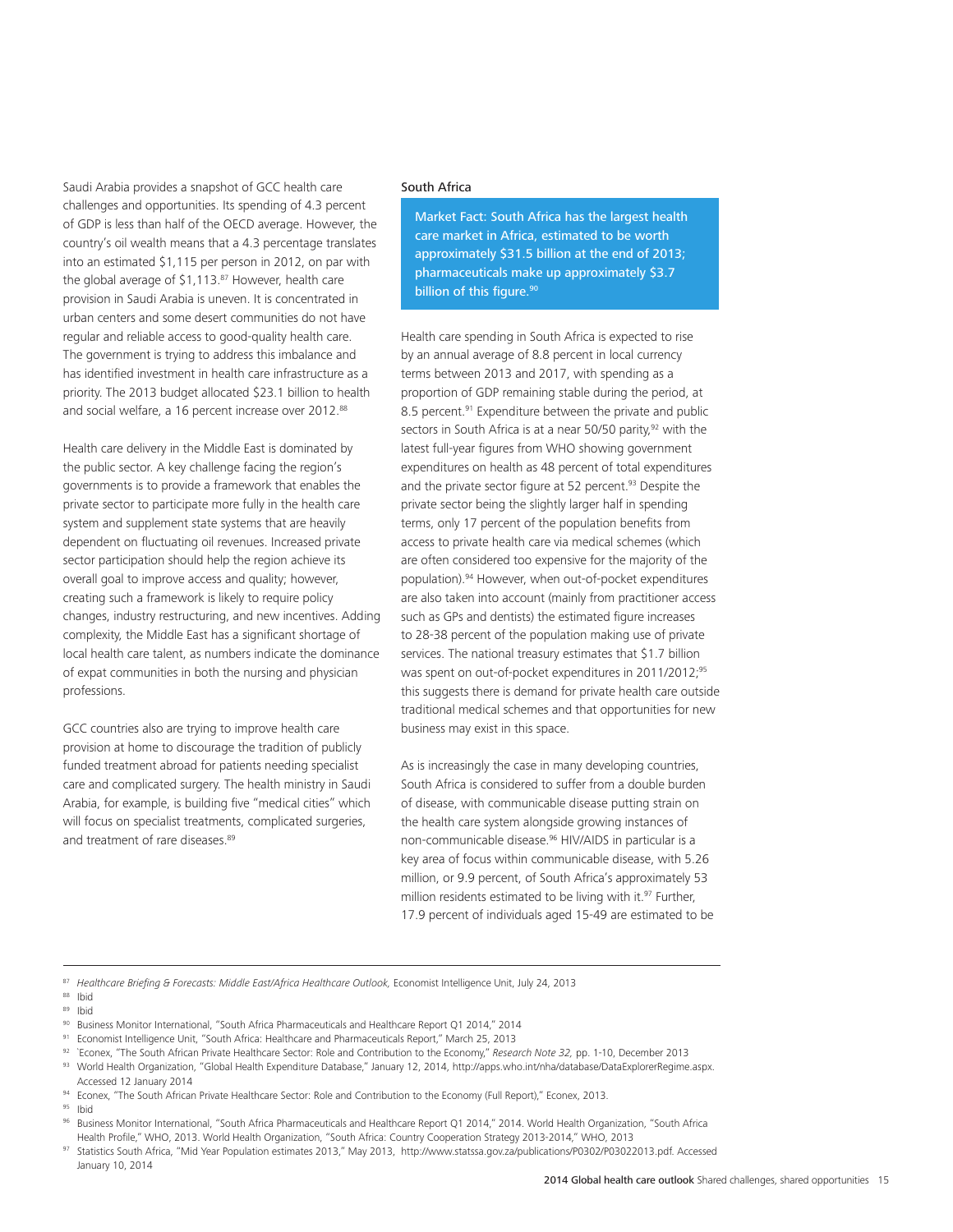infected.98 Individuals aged 15-49 are considered to be in the most socioeconomically productive phase of their lives and, as a result, the government has increased spending and embarked on the world's largest anti-retroviral access campaign as a means to alleviate the socioeconomic effects of this reality.<sup>99</sup> The drive to increase spending in this regard presents significant opportunities for public-private engagement on how to improve access to medicines, make them more affordable in the long run, and make delivery of health care more efficient. From a non-communicable disease perspective, growth drivers include an aging population and rising incidence of chronic diseases: more than half the population is overweight and faces related medical conditions. In addition, the country faces a projected 17 percent growth rate in newly detected cancer cases from 2009 to 2020.100

Despite the number of physicians increasing from 0.70 per 1,000 of the population in 2008 to 0.80 per 1,000 of the population in 2012,<sup>101</sup> the South African health care sector, particularly the public sector, is considered to be overburdened. The aforementioned physician per 1,000 of the population figures are still well below the OECD average of 3.1 percent; and it is estimated that 37 percent of GPs and 59 percent of specialists were actually operating in the private sector, further highlighting the capacity constraints in the public sector.<sup>102</sup>

To address the disparity between the public and private sectors, the government has proposed creating a National Health Insurance (NHI) system to ensure that all citizens have access to essential health care. Early projections suggest that the system, which is to be funded by personal taxes and mandatory employer contributions, will cost around \$16.4 billion to implement over nine years. Phase one launched in April 2012 as a pilot program in 11 (out of 52) districts (focusing on primary public health service delivery) but funding for the pilot areas is small — just \$1.2 million per district — and the government said that it is expecting legal challenges from some private health care providers.103 Private health plans would remain intact as part of the NHI initiative; in fact, the government would contract with the private sector for some health care services. However, under NHI, private plans would lose their preferential tax treatment and the timelines as to when successive phases of the system will begin are not clear.

Health care infrastructure is a topic of growing importance in South Africa. Private sector-derived data indicates that in 2013 there were 314 day clinics and private hospitals in South Africa, allowing for a total of 34,572 private beds within the three largest South African-based hospital groups making up 70 percent of the market.<sup>104</sup> Public sector statistics from the National Healthcare Facilities Baseline Audit (2012) show that the National Department of Health estimates that the country had a total of 3,800 public health facilities and a total of 48,809 beds available across the board at the time of the audit.<sup>105</sup> These figures indicate that South Africa has a good baseline capacity to build on, in both the private and public sectors, should the appropriate growth and investment strategies be put into place. In addition, private hospital groups have offered to provide support to the public sector in areas such as training, patient administration, and pharmacy management. The government is also eager to promote public-private partnerships (PPPs).106

<sup>104</sup> Econex, "The South African Private Healthcare Sector: Role and Contribution to the Economy," *Research Note 32,* pp. 1-10, December 2013. Econex, "The South African Private Healthcare Sector: Role and Contribution to the Economy (Full Report)," Econex, 2013

<sup>98</sup> World Bank, "World Bank Databank," 2014, http://data.worldbank.org/topic/health. Accessed January 12, 2014

<sup>99</sup> Business Monitor International, "South Africa Pharmaceuticals and Healthcare Report Q1 2014," 2014

<sup>100</sup> Economist Intelligence Unit, "IMS TPM Audit, Deloitte South Africa Analysis," 2012. Business Monitor International, "South Africa Pharmaceuticals and Healthcare Report Q1 2014," 2014

<sup>101</sup> World Bank, "World Bank Databank," 2014, http://data.worldbank.org/topic/health. Accessed January 12, 2014

<sup>102</sup> Economist Intelligence Unit, "South Africa: Healthcare and Pharmaceuticals Report," March 25, 2013. Econex, "The South African Private Healthcare Sector: Role and Contribution to the Economy," *Research Note 32,* pp. 1-10, December 2013. Econex, "The South African Private Healthcare Sector: Role and Contribution to the Economy (Full Report)," Econex, 2013

<sup>103</sup> Economist Intelligence Unit, "South Africa: Healthcare and Pharmaceuticals Report," March 25, 2013. World Health Organization, "South Africa: Country Cooperation Strategy 2013-2014," WHO, 2013. Business Monitor International, "South Africa Pharmaceuticals and Healthcare Report Q1 2014," 2014

<sup>105</sup> National Department of Health, "The National Healthcare Facilities Baseline Audit," 2012

<sup>106</sup> Economist Intelligence Unit, "South Africa: Healthcare and Pharmaceuticals Report," March 25, 2013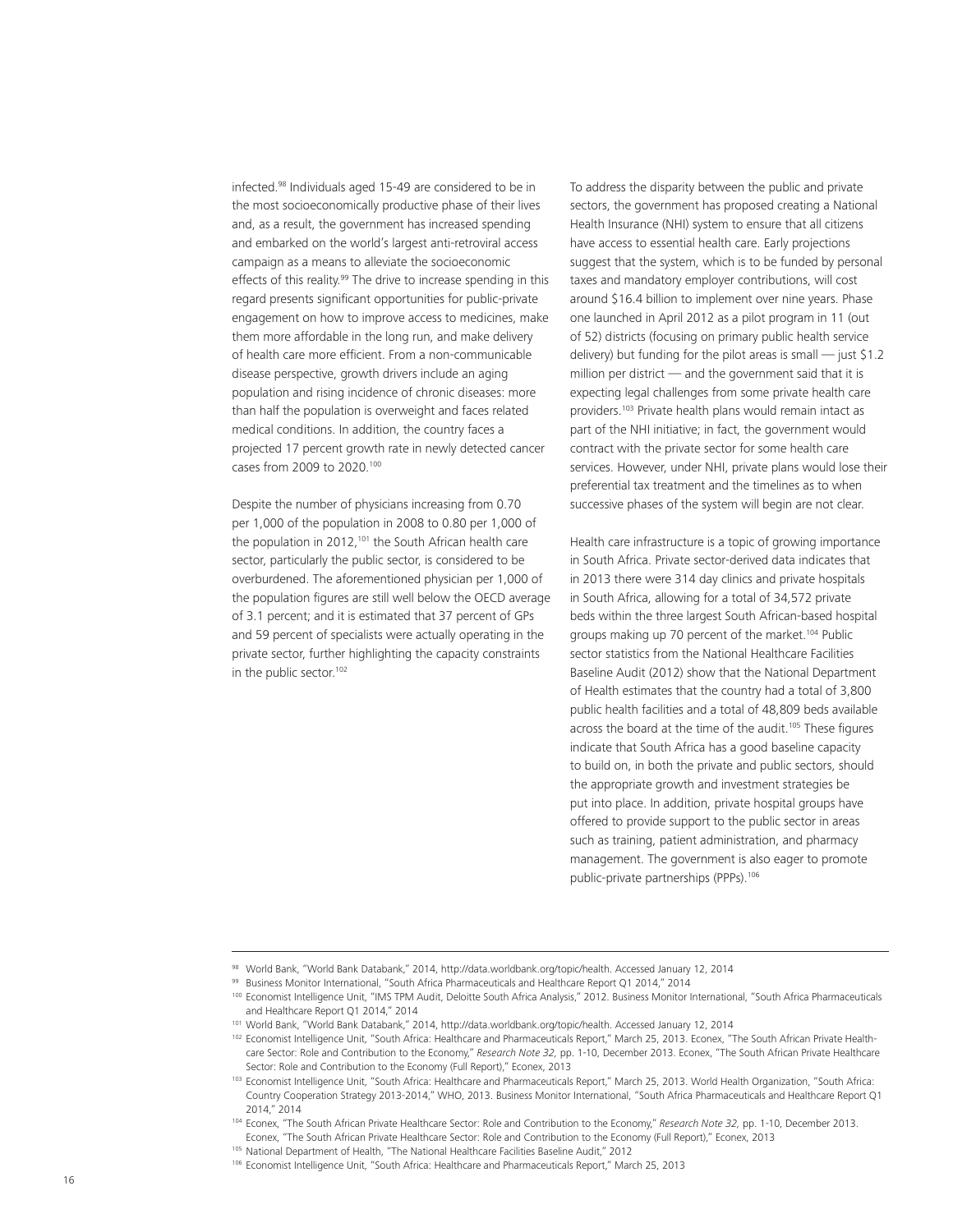#### United Kingdom

Market Fact: Over the last three years, the U.K. government has increased health care funding by only 0.1 per cent in the face of increasing demand of around four per cent per year. This has resulted in stringent austerity measures being applied, including staff pay freezes, pressure on pharmaceutical and medical technology spending, and rationing of some services. The current requirement to achieve around four percent annually in productivity and efficiency savings by 2014-2015 is likely to continue to 2020-2021; in the absence of changes to the delivery model, the funding gap is likely to increase to \$47 billion.<sup>107</sup>

Total health care spending in the United Kingdom (U.K.) was an estimated \$235 billion in 2012 and is expected to rise to \$292 billion by 2017, with the ratio of spending to GDP increasing to 10.3 percent.<sup>108</sup> Unfortunately, constraints on government spending mean that the National Health Service (NHS) may be facing its tightest budgetary squeeze since the 1950s, with expectations that spending will be constrained at least for the next couple of years.<sup>109</sup> Insufficient funding to meet rising demand may lead to tighter reimbursement policies, as well as rising patient out-of-pocket costs.<sup>110</sup>

Since 1948, the U.K. has had a tax-funded health care model, with universal coverage free at the point of need. The government sets a limit on how much it is prepared to pay for health and commissioners receive a proportion of this budget calculated on the basis of a formula which assesses needs in accordance with levels of deprivation and other demographics. Commissioners then use this funding to order hospital, primary care, mental health, and other health care services and are performance managed to remain within budget.

The U.K. has a small, private health care market, which is dominated by the long-term care sector, followed by acute care, psychiatric care, private medical insurance, and primary care sector. A recent decline in private expenditures on health care has been partially offset by an increase in self-pay spending, and real growth in NHS purchasing from the private sector, in the past three years. Recent reforms have resulted in longer waiting times in NHS hospitals and restrictions in availability of certain treatments and procedures, which has led to the growing interest in selfpay health care. The outlook of the private health care market over the next five years is expected to be positive, with an average annual growth rate of five percent. The long-term care market is expected to remain the largest private health care sector.

The top issue facing the NHS and public health care sector in 2014 is the growing demand for services driven by the U.K.'s aging population and the increasing burden of chronic and lifestyle-related diseases, such as cancer, coronary heart disease, diabetes, dementia, and obesity. There has also recently been an increase in the number of births, which is putting increasing pressures on obstetrics, gynecology, and maternity services. Other high-profile issues include a focus on quality of care following several damning reports on mortality and poor hospital care which, in turn, is leading to increased regulation and provider rating systems. The Care Quality Commission (CQC), the regulator of health and adult social care in England, aims to ensure that hospitals, care homes, dental and GP surgeries, domiciliary and all other care services provide people with "safe, effective, compassionate and high-quality care, and encourages them to make improvements."111 Different legislation and inspection regimes apply to health and social care providers in Scotland, Wales, and Northern Ireland. The private health care sector faces many of the same regulatory issues as the NHS, since in order to deliver NHSfunded services, providers also need to be registered with and inspected by the CQC.

<sup>107</sup> NHS and social care funding outlook to 20221-22, Research report commissioned from the Institute of Fiscal Studies by the Nuffield Trust. Published July 2012, http://www.nuffieldtrust.org.uk/sites/files/nuffield/publication/120704\_nhs-social-care-funding-outlook-2021-22-update2.pdf <sup>108</sup> Healthcare Briefing and Forecasts: United Kingdom: Healthcare Report, Economist Intelligence Unit, August 1, 2013

<sup>109</sup> NHS and social care funding outlook to 20221-22, Research report commissioned from the Institute of Fiscal Studies by the Nuffield Trust. Published July 2012. http://www.nuffieldtrust.org.uk/sites/files/nuffield/publication/120704\_nhs-social-care-funding-outlook-2021-22-update2.pdf <sup>110</sup> Ibid

<sup>111</sup> Care Quality Commission Strategy 2013 to 2016 http://www.cqc.org.uk/sites/default/files/media/documents/20130503\_cqc\_strategy\_2013\_final\_cm\_tagged.pdf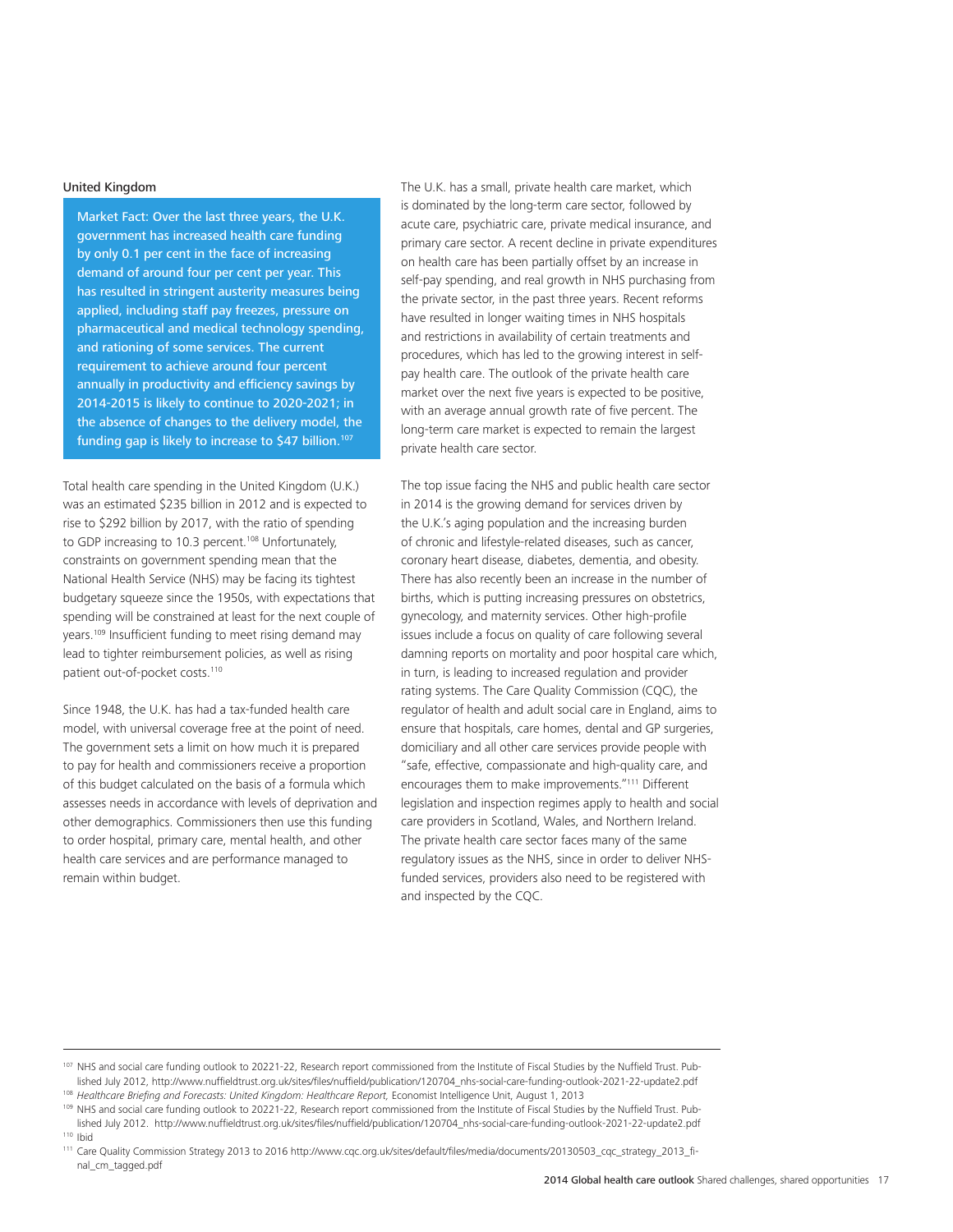To control costs and improve quality, U.K. health care providers are looking to implement delivery models that are more efficient and cost-effective than hospital care, such as home- or community-centered care. Stakeholders concur that there is need for an integrated health and social care system, including integrated budgets. In addition, given reductions in the numbers of suitably qualified staff across all care settings, clinicians are developing shared electronic health records and adopting assistive technologies to work more efficiently with patients and reduce demand for laborintensive, face-to-face care.<sup>112</sup>

In light of a growing level of financial deficits, commissioners are striving to adopt more outcomesbased commissioning. Many are working with provider organizations to introduce complex and politically sensitive service reconfigurations across their health economies. Among key levers are moving from volumeto value-based payment models; population health care management schemes; and supported self-management/ patient engagement models. All of these levers depend on developing a robust technology infrastructure to create the information and workflow tools that will enable this transformation.

Finally, good quality primary care remains an essential feature of the U.K. system. However, primary care is increasingly challenged by tightening budgets, an aging workforce, and growing demand from an aging population. This has led to rising demand for GP appointments; calls for GPs to resume responsibility for out-of-hours care; difficulties recruiting and retaining sufficient medical and nursing staff; and reduced funding for primary care as a proportion of the total funding for the NHS. These challenges are variable in nature but may be overcome by both short-term actions — the newly released GP contract is one example — and by longer-term actions, such as reconfiguration and structural changes.

#### **Asia/Pacific**

#### Australia

Market Fact: In August 2012, the government announced that it would spend around \$4.1 billion over six years to provide free dental care for children and those on low incomes.<sup>113</sup>

Australians generally enjoy good health outcomes, with average life expectancy being one of the highest in the world. The country's health care expenditure continues to grow, spurred by the country's aging population, treatment and technology advances, and consumers' increasing awareness of health-related issues. Health care spending in 2012 was an estimated 11.3 percent of GDP, with twothirds of the total from public sources.<sup>114</sup> Annual per-head spending in 2012 was an estimated \$7,602 and is projected to rise nominally to \$7,634 – or average annual growth on a per-head basis of 0.1 percent – by  $2017$ .<sup>115</sup>

The majority of Australia's health care funding is provided by the state through a long-standing system known as Medicare. Contributions are made through taxes and a levy based on taxable income. Medicare provides free hospital care and subsidizes spending on non-hospital care, such as doctors' consultation fees. Medicare pays for medicines provided in public hospitals and a Pharmaceutical Benefits Scheme (PBS) subsidizes the cost of drugs prescribed elsewhere. Doctors' fees for private-hospital patients are partly paid by Medicare, but all other charges must be paid by the patients themselves or by their private insurers.<sup>116</sup>

Over the past decade the Australian government has encouraged consumers to buy private health insurance to help reduce Medicare costs; however, the proportion of Australians covered by private health care has grown only slightly since. Currently, the country has 36 private health care funds; the largest is Medibank Private, which accounts for about one-third of the market. Medibank is a for-profit company that is currently owned by the federal government.

<sup>112</sup> Deloitte LLP Centre for Health Solutions. *Primary care Working differently* http://www.deloitte.com/assets/Dcom-UnitedKingdom/Local%20Assets/ Documents/Industries/Life%20Sciences/uk-ls-telehealth-telecare.pdf

<sup>113</sup> *Australia: Healthcare Report,* Economist Intelligence Unit, August 8, 2013

<sup>114</sup> Episcom estimates, as cited in *Australia: Healthcare Report,* Economist Intelligence Unit, August 8, 2013

<sup>115</sup> *Australia: Healthcare Report,* Economist Intelligence Unit, August 8, 2013  $116$  Ibid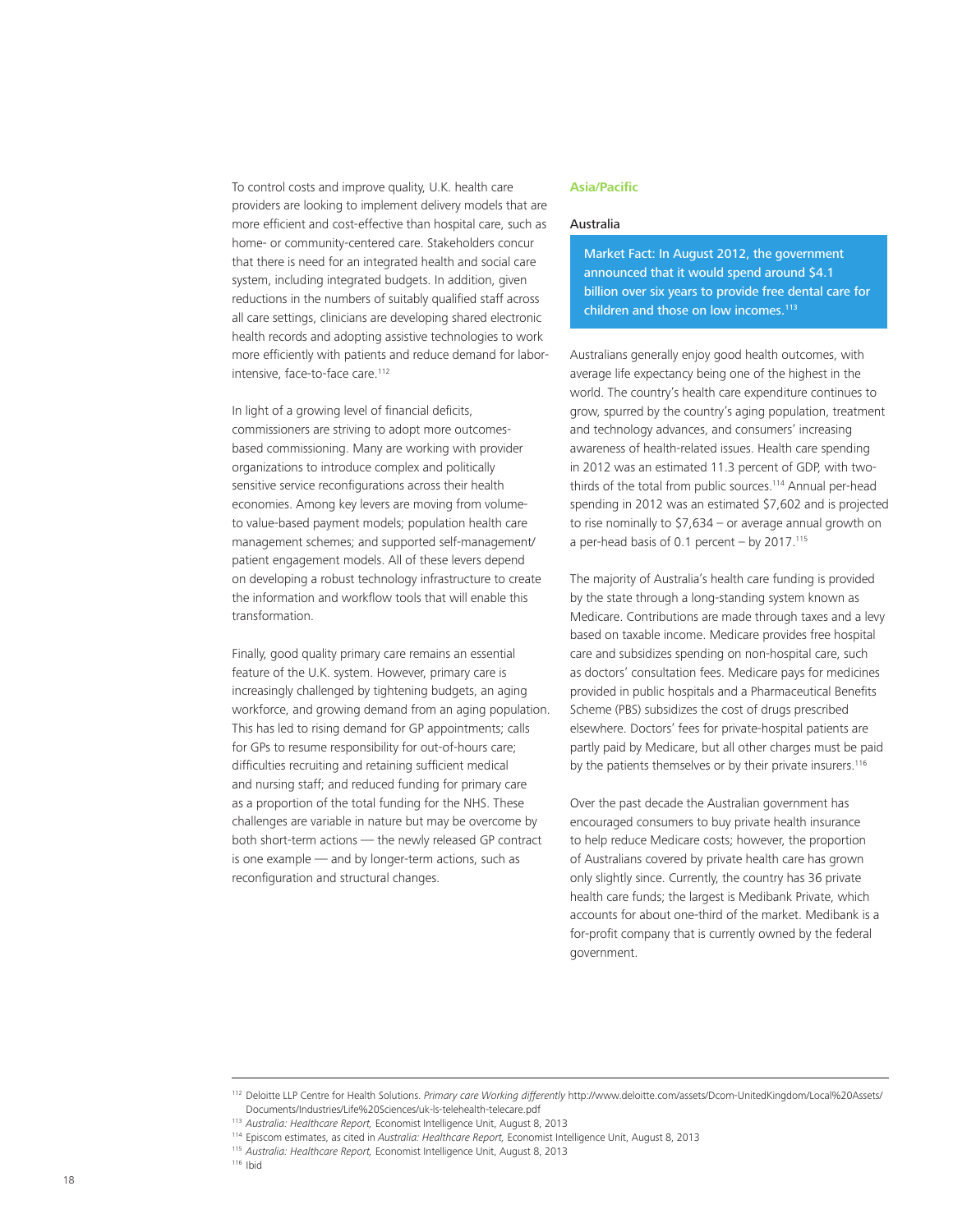Like many health care systems around the world, funding, provider reimbursement, regulatory uncertainty, and rapid technological change are among the issues facing Australia in 2014. The country also is challenged by workforce shortages; the ratio of doctors to patients was an estimated 2.8 per 1,000 in 2012, fairly low for an industrialized nation.117

To address these challenges, health care providers and payers in Australia should consider changing their care and business models to focus on innovation, efficiency, and safety; regulatory compliance and strategic risk management; personnel recruitment, retention, and development; and technology investments.

#### China

Market Fact: China's rapidly rising income level and dramatic increase in Internet and mobile phone usage are increasing patients' ability to pay for treatment and driving new expectations for quality of care.

Health care spending in China is expected to near \$890 billion a year by 2017, growing by an average rate of 13.8

#### Figure 5: China's aging population vs. global comparison group

#### Aging population in China (2008–2020F)



percent annually in local currency terms from 2013-2017. Total spending is forecast to reach the equivalent of 5.9 percent of GDP by 2017, up from an estimated 5.3 percent in 2012.<sup>118</sup> The central government spent an additional \$125 billion in health care expenses above and beyond its planned expenditures over the past three years.<sup>119</sup> To address the huge divides in the quality of health care provision, the percentage of spending in rural areas (e.g., clinics, insurance, equipment and drugs) will rise faster than that in urban areas. However, total urban health care spending will remain far higher than rural expenditure in 2013-2017.120

Looking at demographic trends, China's population is aging (Figure 5), bringing attendant health conditions and creating demand for health care services and life sciences products. In addition, China is becoming increasingly urbanized — the proportion of urban population has grown from 36 percent in 2010 to 52.6 percent in 2012.121 Urbanization and continued westernization of the population have driven lifestyle changes centered on an increasingly western diet, high prevalence of smoking, and increased pollution, which have materially changed the profile of disease in China.

#### Comparison of population 65+ Number in Million (2012)



Source: Economist Intelligence Unit Monitor Deloitte Analysis

12.40

<sup>117</sup> Ibid

<sup>&</sup>lt;sup>118</sup> Healthcare Briefing and Forecasts: China: Healthcare and Pharmaceuticals Report, Economist Intelligence Unit, June 7, 2013

<sup>&</sup>lt;sup>119</sup> Global life sciences outlook: Resilience and reinvention in a changing marketplace, Deloitte Touche Tohmatsu Limited, 2013<br><sup>120</sup> Healthcare Briefing and Forecasts: China: Healthcare and Pharmaceuticals Report, Econom

<sup>&</sup>lt;sup>121</sup> Global life sciences outlook: Resilience and reinvention in a changing marketplace, Deloitte Touche Tohmatsu Limited, 2013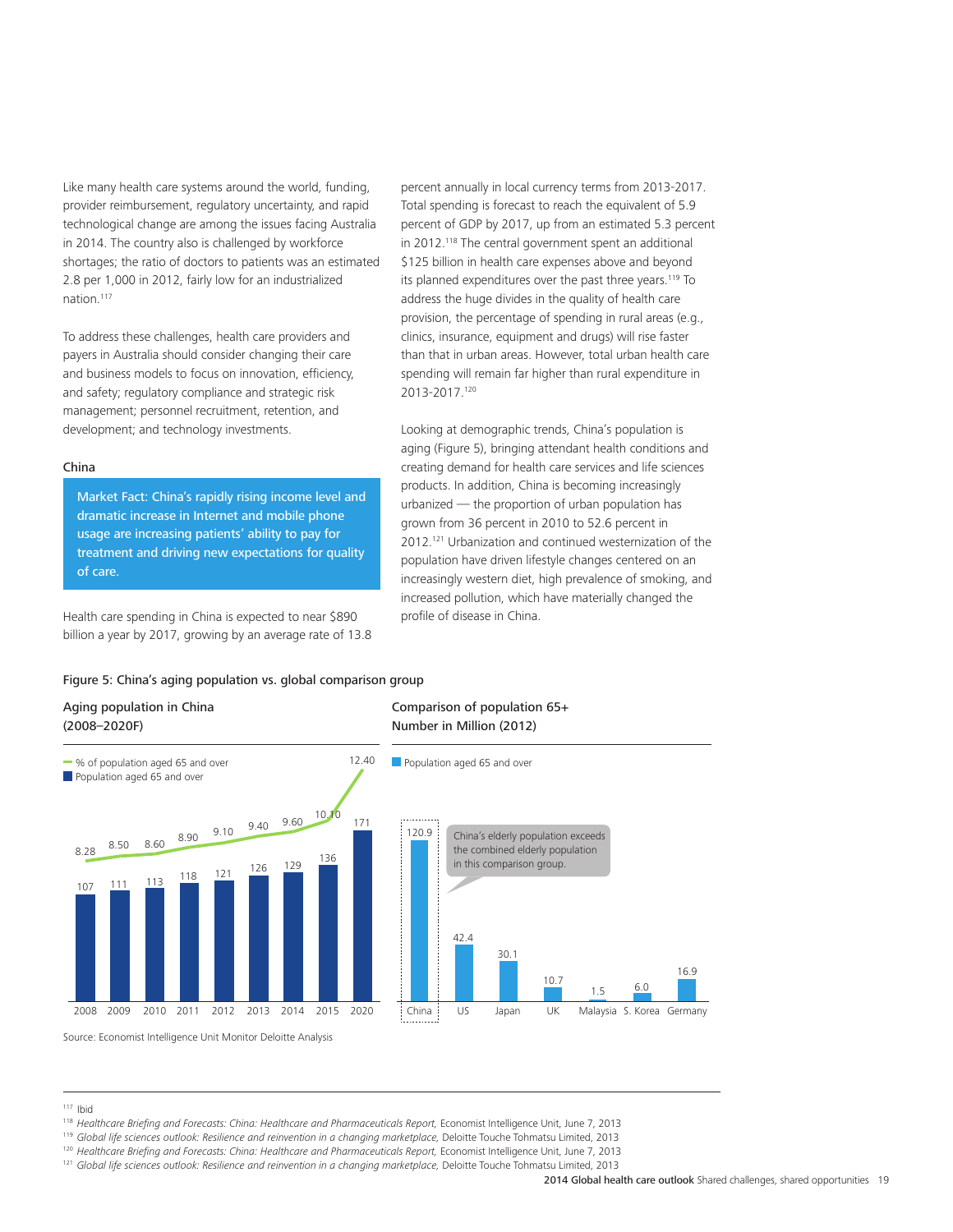2014 is expected to be an overall positive year for the health care sector in China but it will not be without its challenges. While the Chinese government has increased spending to expand the health care infrastructure and improve public insurance coverage as part of its reform objectives, health care spending correlates closely to China's overall GDP growth. The uncertainties surrounding China's recent economic results will likely impact the continued growth of China's overall health care environment and its stakeholders, particularly in the public sector. There have been encouraging signs that the country's private health care market and infrastructure are developing at a fast pace to meet the growing demand for high-quality health care. This expansion is expected to offer wideranging opportunities for providers, payers, manufacturers, and investors; however, capitalizing on them will require innovation, collaboration and exploration to realize the financial returns companies are hoping for.

A key challenge for both the public and private sectors is the need to reduce prices while improving quality. The government will need to continue altering investments and policies to meet the country's growing demand for access and quality of care. Private payers will need to build networks and develop products specific to the country's consumer demographics and needs. Life sciences companies will need to develop innovative products to balance affordability and treatment applicability. Fortunately, China is seeing an era of partnerships across the public and private sectors: Local governments are cooperating with private insurance providers to manage public insurance funds. Life sciences companies are co-developing products and other core competencies and joining forces with distributors. More creative and borderless cooperation may surface in the near future.

China likely will adopt a tiered approach to meet the diverse health care demands of different regions and economic levels. For top-tier cities, the government is anticipated to allow health care offerings to improve to reduce the gap with more developed countries. Simultaneously, the government is developing a basic care environment for lower-tier markets. A wide range of pilot programs have already began to take place in various regions and localities; some may be adopted nationally while others remain regional due to political, economic, and demographic differences.

#### India

Market Fact: India's health care industry (which includes hospitals, medical infrastructure, medical devices, clinical trials, outsourcing, telemedicine, health insurance and medical equipment) is developing at a great pace and is expected to reach \$160 billion by 2017, according to Frost & Sullivan.<sup>122</sup>

Spending on health care in India is estimated to be five percent of GDP in 2013. Total annual health care spending is expected to more than double from 2012-2017, to \$201.4 billion, an average annual growth rate of 15.8 percent.<sup>123</sup>

The double-digit growth registered by India's health care industry can be attributed to several socio-economic factors, including increasing sales of generic medicines (under its \$5.4 billion policy to provide free generic medicines to the Indian people),124 continued growth in chronic therapies, and a greater penetration in rural markets. Other growth drivers are heightened health awareness, increasing affluence, changing lifestyles resulting in higher incidence of related diseases, and increasing government expenditure on health care.125 Greater penetration of health insurance has also aided the growth in health care spending. The Indian government plans to cover health insurance for 80 percent of the population by 2020 under its Health Insurance Vision 2020 (released in December 2013).126

<sup>122</sup> IBEF, December 2013 http://www.ibef.org/industry/healthcare-india.aspx

<sup>&</sup>lt;sup>123</sup> Healthcare Briefing and Forecasts: India: Healthcare Report, Economist Intelligence Unit, August 1, 2013

<sup>124</sup> Reuters, July 2012. http://www.reuters.com/article/2012/07/04/us-india-drugs-idUSBRE8630PW20120704

<sup>&</sup>lt;sup>125</sup> Global life sciences outlook: Resilience and reinvention in a changing marketplace, Deloitte Touche Tohmatsu Limited, 2013

<sup>126</sup> Hindu Business Line, December 2013. http://www.thehindubusinessline.com/industry-and-economy/banking/health-insurance-must-cover-at-least-80-of-indians-ficci/article5455224.ece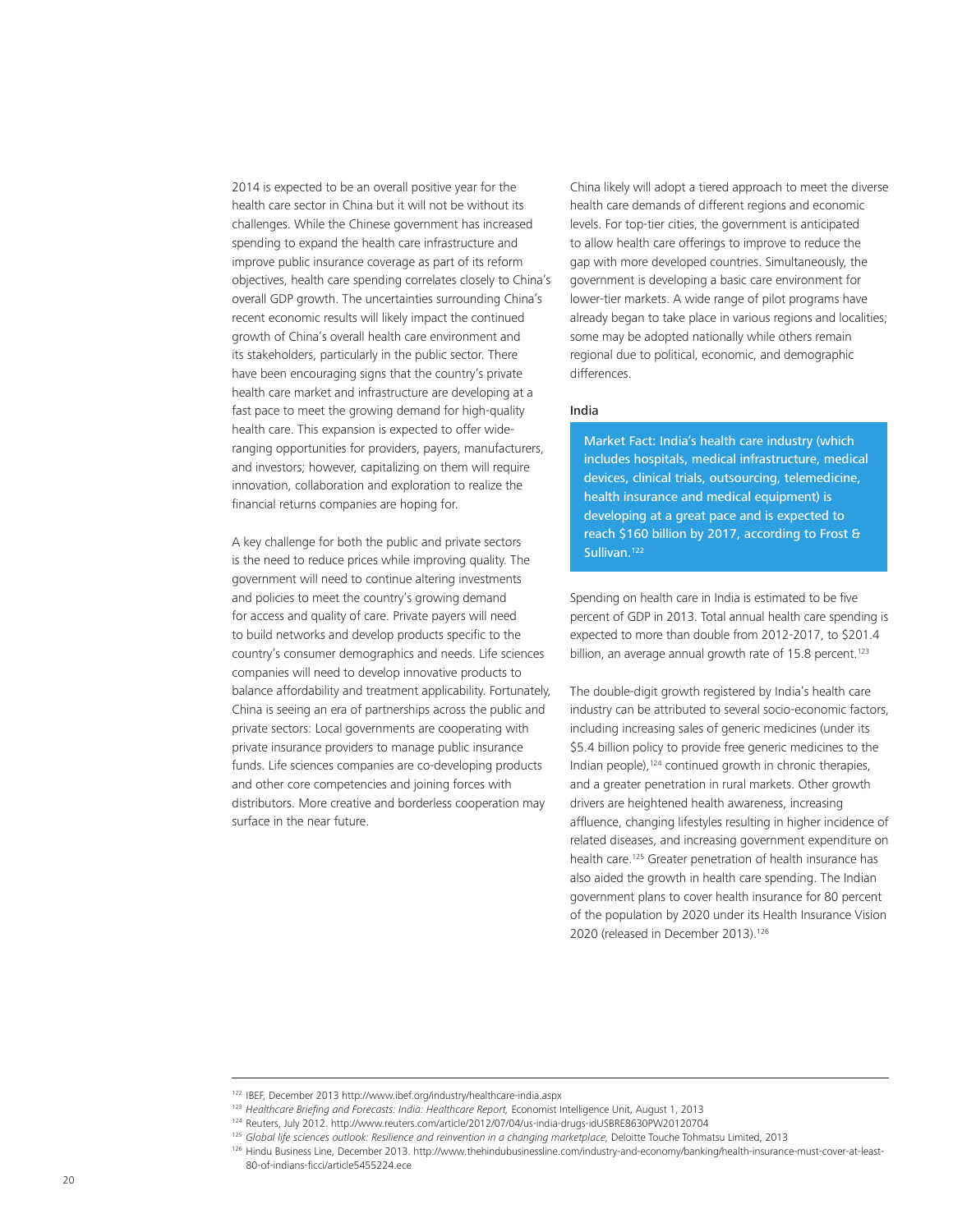India's primary health care infrastructure and physician base remain inadequate despite the Ministry of Health and Family Welfare (MoHFW) expanding access into tier 1 and 2 cities through the National Rural Health Mission (NHRM). Also, a high out-of-pocket-expenditure by patients (>70 percent of total health care costs)<sup>127</sup> implies that many of them living in underinvested areas and either do not have access to health care or have to pay significantly more for treatment because they travel to larger cities and often get treated at a later stage of the disease. To address some of the nation's ongoing infrastructure deficiencies, the Ministry of Health & Family Welfare has allocated \$5.87 billion for near-term development.<sup>128</sup>

India's health care technology infrastructure is gradually improving and the industry is transitioning from paper files to electronic mediums. The country's Health Information Technology (HIT) market is expected to grow at a CAGR of around 22.7 percent from 2013-2015.<sup>129</sup> Indian health care providers plan to spend \$916.40 million on IT products and services in 2013, a seven percent increase over 2012.<sup>130</sup>

The global demand for low-cost, sophisticated medical treatments is expected to drive opportunities in the Indian medical tourism market. India has been experiencing an influx of patients from Africa, Commonwealth of Independent States (CIS) countries, the Middle East, Pakistan, Bangladesh, and Myanmar for organ transplants and orthopedic, cardiac, and oncology problems. The medical tourism market is expected to expand at a CAGR of 27 percent to reach \$3.9 billion in 2014 from \$1.9 billion in 2011.<sup>131</sup> Further, factors such as health care companies entering into management contracts to provide additional revenue streams to hospitals, the re-emergence of traditional (ayurvedic) medical care, and increasing establishment of R&D facilities by global life sciences companies will drive opportunities for health care industry growth in the coming years. Some of the select opportunities will be in diagnostic and pathology services, clinical trials, health insurance, and telemedicine.

#### Japan

Market Fact: People aged 65 and older make up one fourth of Japan's total population and the number of elderly is expected to reach about 35 million by 2025.<sup>132</sup>

Japan spent an estimated \$384 billion on health care in 2012 (about 8.15 percent of GDP), making it the thirdlargest health care spender in the world after the U.S. and China.133 Because of the weak state of Japan's economy, total spending on health care is expected to rise only by an average of 2.7 percent a year in local-currency terms, reaching 9.7 percent of GDP by 2017.<sup>134</sup> Social-security funds are the main source of public expenditure on health, contributing 69.8 percent of total health care spending in 2011.135

In Japan, every citizen, including the unemployed, can enroll in the National Healthcare Insurance (NHI) system. A rapid increase in health care expenditures due to Japan's aging society and the growing prevalence of chronic diseases has prompted the government to launch a number of initiatives to control spending, such as encouraging the use of cheaper generic drugs and increasing preventive care and self-management of chronic diseases. However, reforms to date have fallen short of the overhaul needed to safeguard the health care system's long-term viability. Further changes are planned, including unifying and restructuring the different types of health insurance, changing the feepayment system, and establishing a new health care system for the elderly.136 As well, the government is reforming the social security system to create a "21st century-type social security scheme," which aims to prioritize and streamline the provision of social security by 2025. An important element of the initiative is a shift from a "hospitalcontained" care-delivery and patient-support model to a "community-contained" model.

<sup>127</sup> IBEF Pharmaceuticals Industry March 2013, (http://www.ibef.org/industry/pharmaceutical-india.aspx), (http://www.ibef.org/download/Pharmaceuticals-March-220313.pdf)

<sup>128</sup> *Global life sciences outlook: Resilience and reinvention in a changing marketplace,* Deloitte Touche Tohmatsu Limited, 2013

<sup>129</sup> IBEF Healthcare Industry, September 2013, http://www.ibef.org/industry/healthcare-india.aspx

<sup>130</sup> *IBEF, Healthcare Industry in India,* December 2013

<sup>131</sup> BEF, Healthcare Industry in India, March 2013

<sup>132</sup> National Institute of Population and Social Security Research. http://www.ipss.go.jp/index-e.asp

<sup>133</sup> *Healthcare Briefing and Forecasts: Japan: Healthcare Report,* Economist Intelligence Unit, August 18, 2013

<sup>134</sup> Ibid

<sup>135</sup> Ibid

<sup>136</sup> Ibid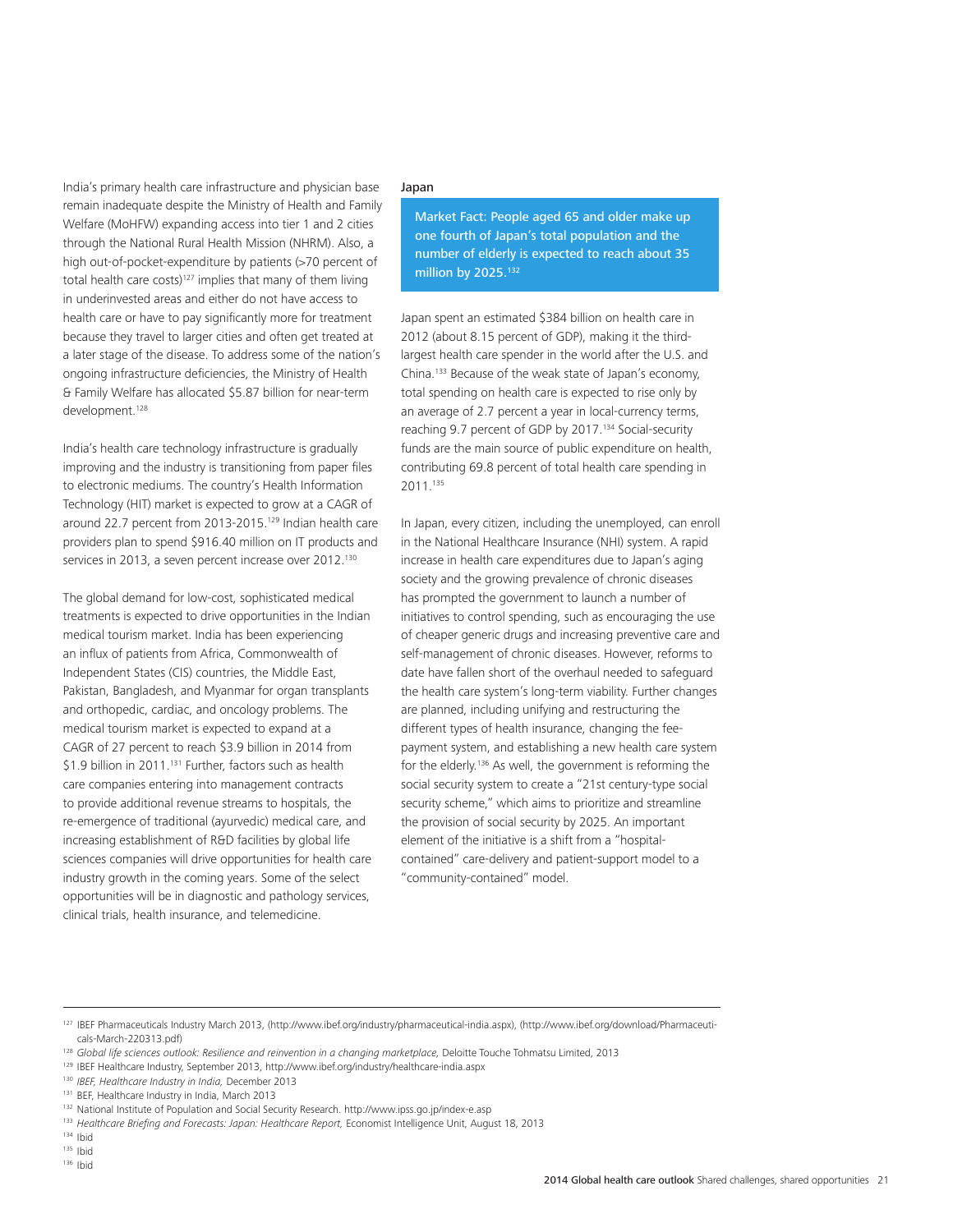Most clinics and hospitals in Japan are privately owned and paid on a fee-for-service basis by insurers;<sup>137</sup> these fees are revised by the government every two years. In the 2014 revision, the cost control policy is expected to be tightened, including an increase in the cost borne by people aged 70 to 74. This action could reduce the number of patients that visit medical facilities, resulting in a revenue decline. Moreover, a rise in the consumption tax rate from five percent to eight percent in 2014 will reduce profitability unless medical fees are reasonably increased in accordance with the tax hike. Unfortunately, there are limited countermeasures that individual medical facilities can take to ease the impact; government relief measures likely will be needed.

In Japan, physicians often operate medical facilities through medical corporations, which usually consist of small-sized facilities that are capable of providing treatment for a range of acute and chronic diseases. Currently, these corporations are faced with selecting treatment functions that comply with the government's new social security scheme, or they risk profitability declines with each revision of medical fees. Organizations may need to reconsider their current business model and expand offerings to include, for example, nursing services that bridge care from medical facilities to community and home care.

#### Southeast Asia

Market Fact: Southeast Asia is, potentially, at the beginning of a health care tipping point, although this change will not happen overnight.

The outlook for Southeast Asia's health care sector continues to be positive, with relative growth for established players as they continue to dominate and enjoy a steady revenue stream that allows them to look into non-traditional, innovative health care business models, services, and geographic expansion.

In Singapore, for example, direct government spending on health care has risen from \$3.3 billion (8.5 percent of the government's budget) in fiscal year 2010-2011 (April-March) to \$5.7 billion in FY 2013-2014. The city state's total health care spending is expected to rise by an average of 7.9 percent annually (in U.S. dollar terms) until 2017.<sup>138</sup> Building on the world-class reputation of Singapore's health care services, the government is promoting the local industry as a regional center of excellence for general surgery and medicine, as well as specialist services including cardiology, oncology, and organ transplants.<sup>139</sup>

Most of Southeast Asia's spending on health care comes from the public sector, state-run insurance funds, and personal individual savings. Top issues for the public sector in 2014 include the need to control runaway health care costs and to meet citizens' demands for fair and equitable access to universal care/coverage. Because overall national health care expenditures as a percentage of GDP are projected to rise, governments are expected to begin employing sophisticated methods of cost containment such as risksharing agreements, cost-effectiveness assessments, generic drug promotion, and international price referencing versus previous blunt methods such as spending caps, allocating patient contributions, prescription controls, and mandatory price controls.

<sup>137</sup> Ibid

<sup>&</sup>lt;sup>138</sup> *EIU Healthcare Briefings & Forecast: Singapore Healthcare and Pharmaceuticals Report, March 1, 2013* 139 Ibid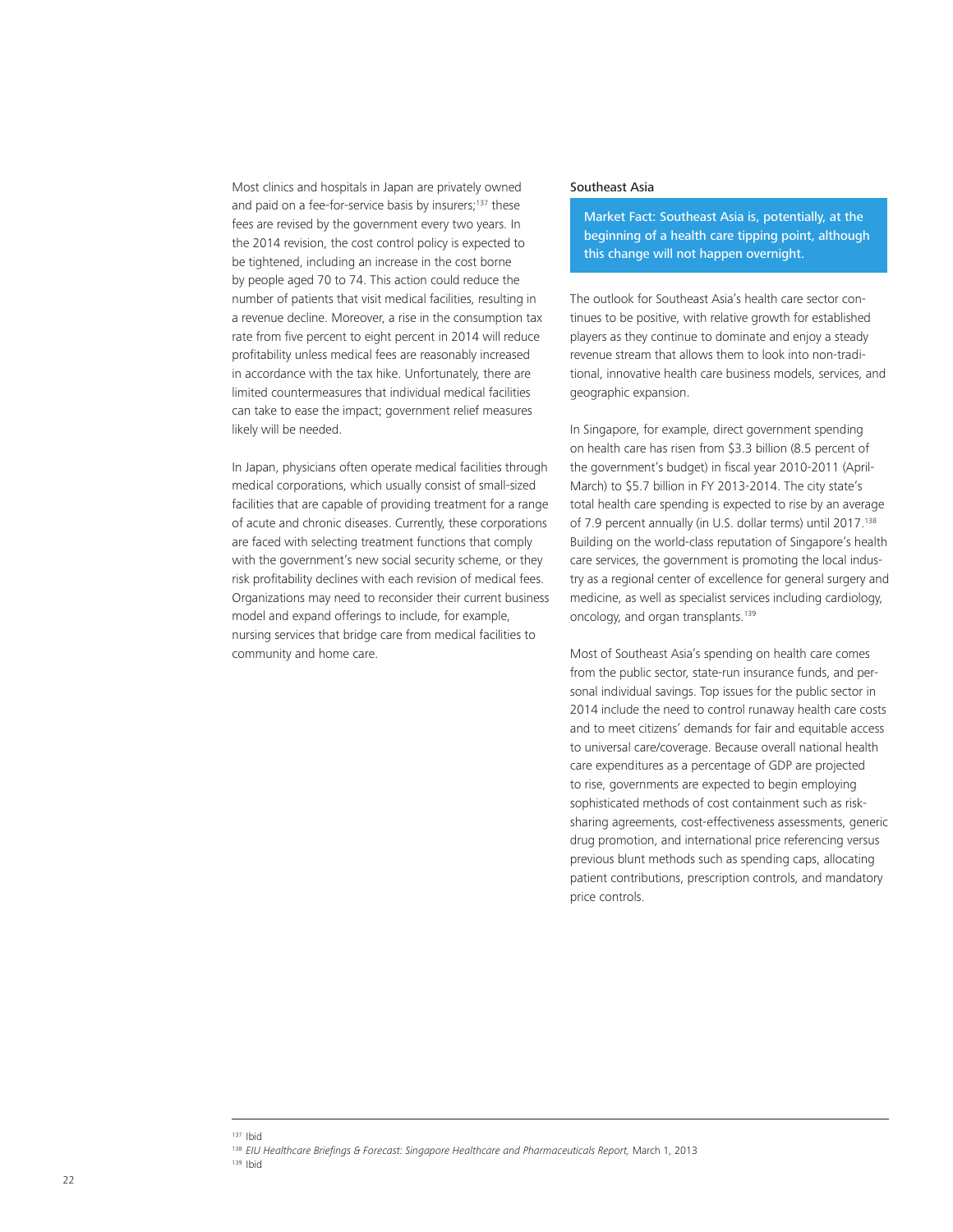The private sector is seeking improved revenue growth and profitability. Profit margins for traditional health care services (e.g., general practice medicine, undifferentiated acute hospital care) are shrinking due to commoditization caused by the entry of patient aggregators/managed care organizations playing the role of middle man between the patient/payer and the provider, together with the entry of non-traditional players into the health care market. One reaction of private sector stakeholders is to grow into new, untapped markets. Standing in the way of direct organic geographical expansion, however, are regulatory hurdles and the protectionist stance of target countries' local governments and medical communities. An alternative strategy is inorganic growth through acquisitions or JVs, but these ventures are not without inherent risk, as even seasoned industry players have made missteps. Other growth strategies include expanding the medical tourism industry and exploring upstream and downstream areas of health care such as wellness and aged-care services.

Most governments are prepared to increase their spending allocation on health care in order to meet demand and this should have a positive impact on both the public and private health care sectors. Providers should consider offering a mix of generic services/treatments and bespoke niche services tiered to different market segments/geographies. In addition, organizations will need the ability to scale operations up or down depending on market demand and patient/consumer behavior. Smaller businesses might be squeezed on margins as certain segments of the value chain become commoditized or disrupted by bigger competitors or new industry entrants.

Expect to see the introduction of new payer models and business models based on health outcomes and value as governments begin to ease subsidy levels while trying to balance cost-control measures with the increasing demands for care, especially due to changing disease patterns (acute to chronic conditions) and the aging population. Adopting and leveraging disruptive and smart technologies, combined with innovative delivery models such as cross-sector/ geographic collaborations, may help bring forth practical and sustainable solutions for the region.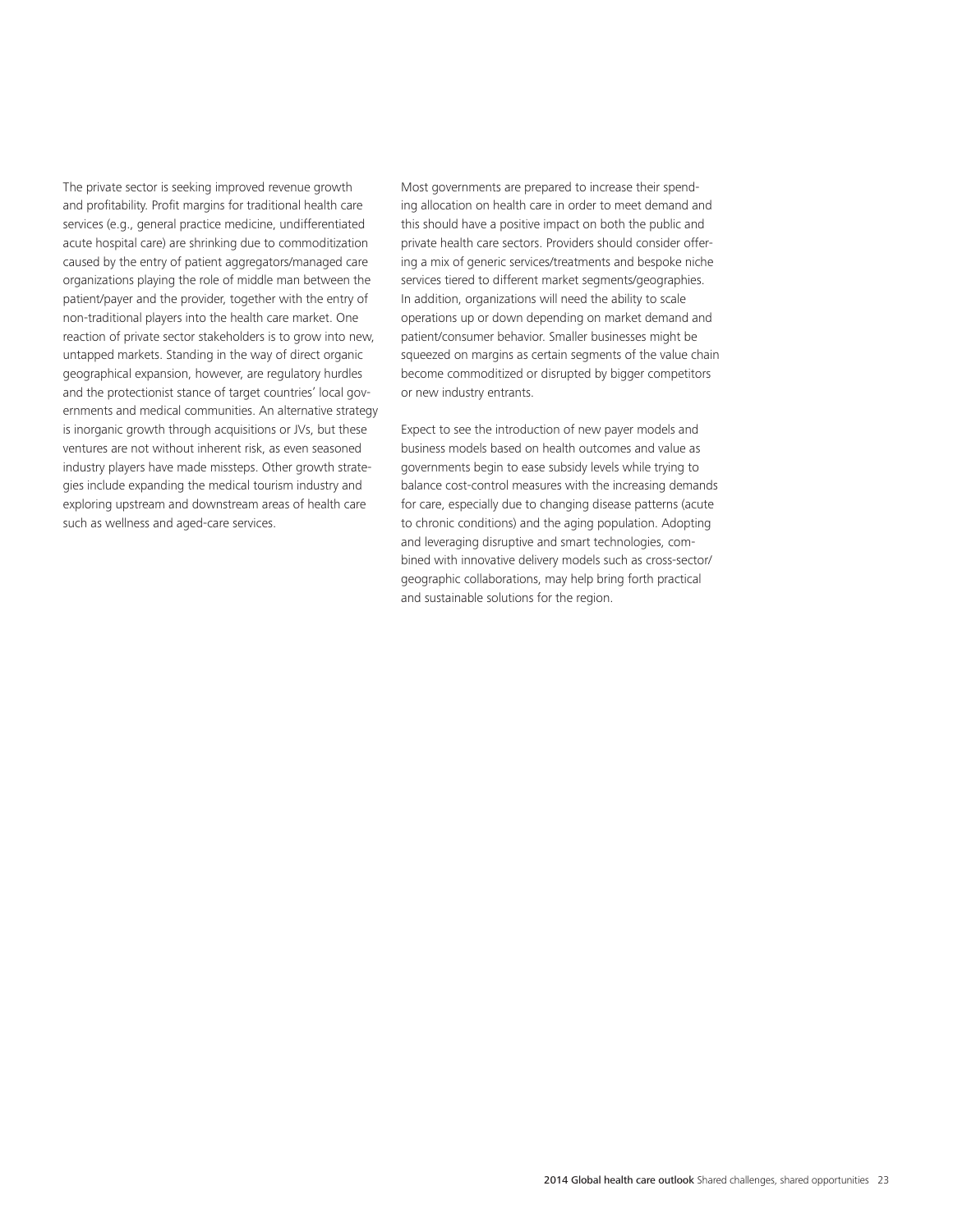### **Contacts**

**Russ Rudish** Global Health Care Sector Leader Deloitte Touche Tohmatsu Limited +1 561 212 5025 rrudish@deloitte.com

**Alan Eckstein** LSHC Industry Leader Deloitte Australia +61 3 9671 7118 aleckstein@deloitte.com.au

**Enrico de Vettori** LSHC Industry Leader Deloitte Brazil +55 11 5186 6239 enricovettori@deloitte.com

**Lisa Purdy** Health Care Sector Leader Deloitte Canada +1 416 601 6403 lpurdy@deloitte.ca

**Yvonne Wu** LSHC Industry Leader Deloitte China +86 21 61411570 yvwu@deloitte.com.cn

**Gregor Elbel** LSHC Industry Leader Deloitte Germany +49 211 8772 3104 gelbel@deloitte.de

**Atul Dhawan** LSHC Industry Leader Deloitte India +91 124 679 2030 adhawan@deloitte.com

**Yoritomo Wada** Health Care Sector Leader Deloitte Japan +81 80 34652755 yoritomo.wada@tohmatsu.co.jp

**Gema Moreno Vega** LSHC Industry Leader Deloitte Mexico +52 55 50806324 x6324 gmorenovega@deloittemx.com **Josh Lee** Global Health Care Strategy Leader Monitor Deloitte +1 617 437 3891 joshlee@deloitte.com

**Hassib Jaber** LSHC Industry Leader Deloitte Middle East +971 2 408 2424 hjaber@deloitte.com

**Janson Yap** LSHC Industry Leader Deloitte Southeast Asia +65 6216 3119 jansonyap@deloitte.com

**Valter Adão** LSHC Industry Leader Deloitte South Africa +27 83 458 8226 vadao@deloitte.co.za

**Simon Hammett** U.K./Switzerland LSHC Leader Deloitte United Kingdom +44 20 7303 6402 shammett@deloitte.co.uk

**Rebecca George** U.K. Public Sector Leader Deloitte United Kingdom +44 20 7303 6549 regeorge@deloitte.co.uk

**Bill Copeland** LSHC Industry Leader & Health Plan Sector Leader Deloitte Consulting LLP Deloitte United States +1 215 446 3440 bcopeland@deloitte.com

**Mitch Morris** Health Care Provider Sector Leader Deloitte Consulting LLP Deloitte United States +1 512 226 4379 mitchmorris@deloitte.com